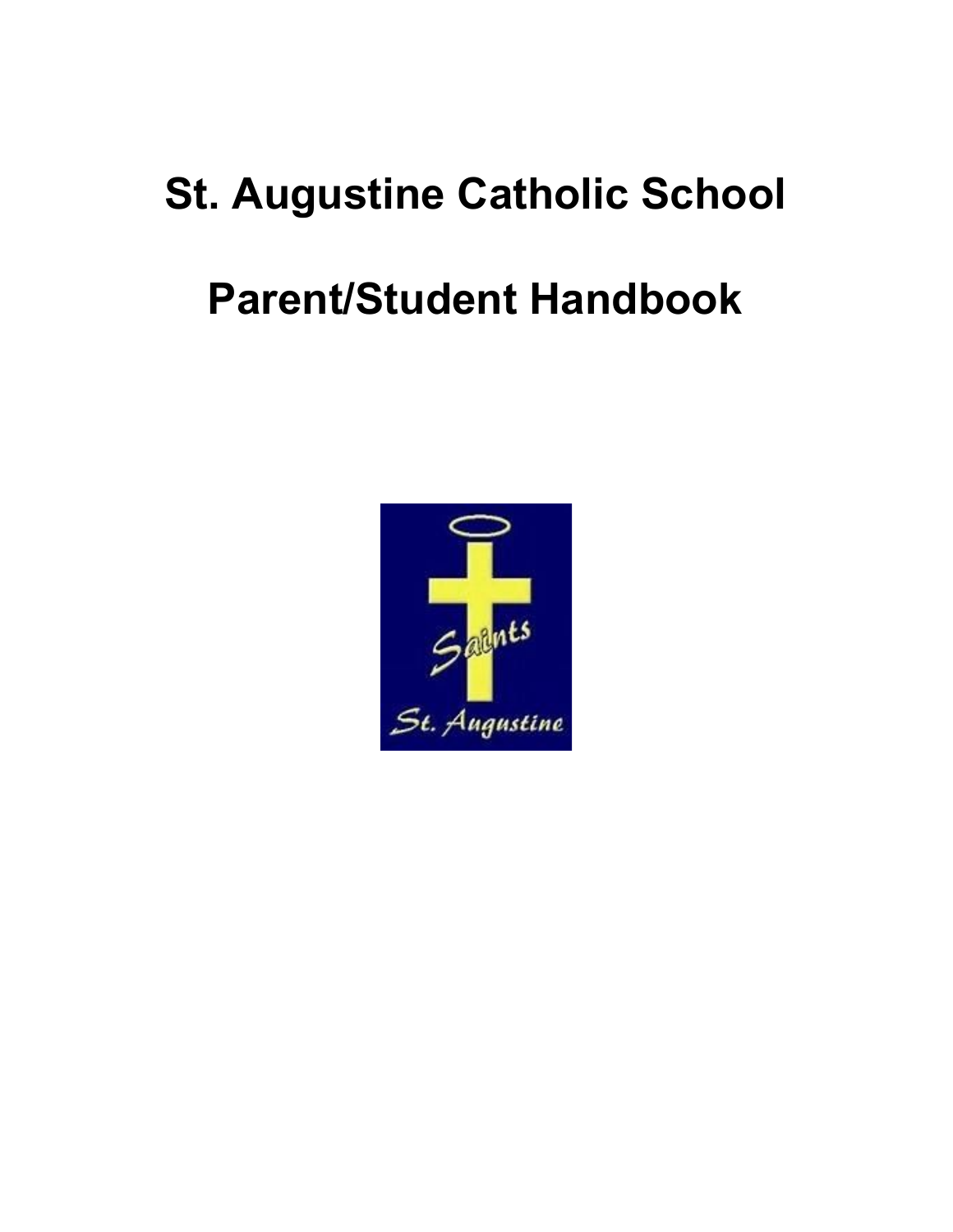# **TABLE OF CONTENTS**

| <b>Mission Statement</b>     | 2              |
|------------------------------|----------------|
| Admissions                   | $\overline{2}$ |
| Registration                 | 3              |
| <b>Dress Code</b>            | 4              |
| Code of Conduct/Discipline   | 5              |
| Technology                   | 11             |
| Academics                    | 16             |
| Retention                    | 19             |
| <b>Athletics</b>             | 20             |
| Attendance                   | 21             |
| <b>Health Information</b>    | 22             |
| <b>Emergency Procedures</b>  | 23             |
| <b>Visitors</b>              | 24             |
| <b>School Organizations</b>  | 25             |
| <b>Student Organizations</b> | 26             |

\*Note: Numbers in parenthesis next to policies reference the Archdiocese of Detroit School Policy Manual.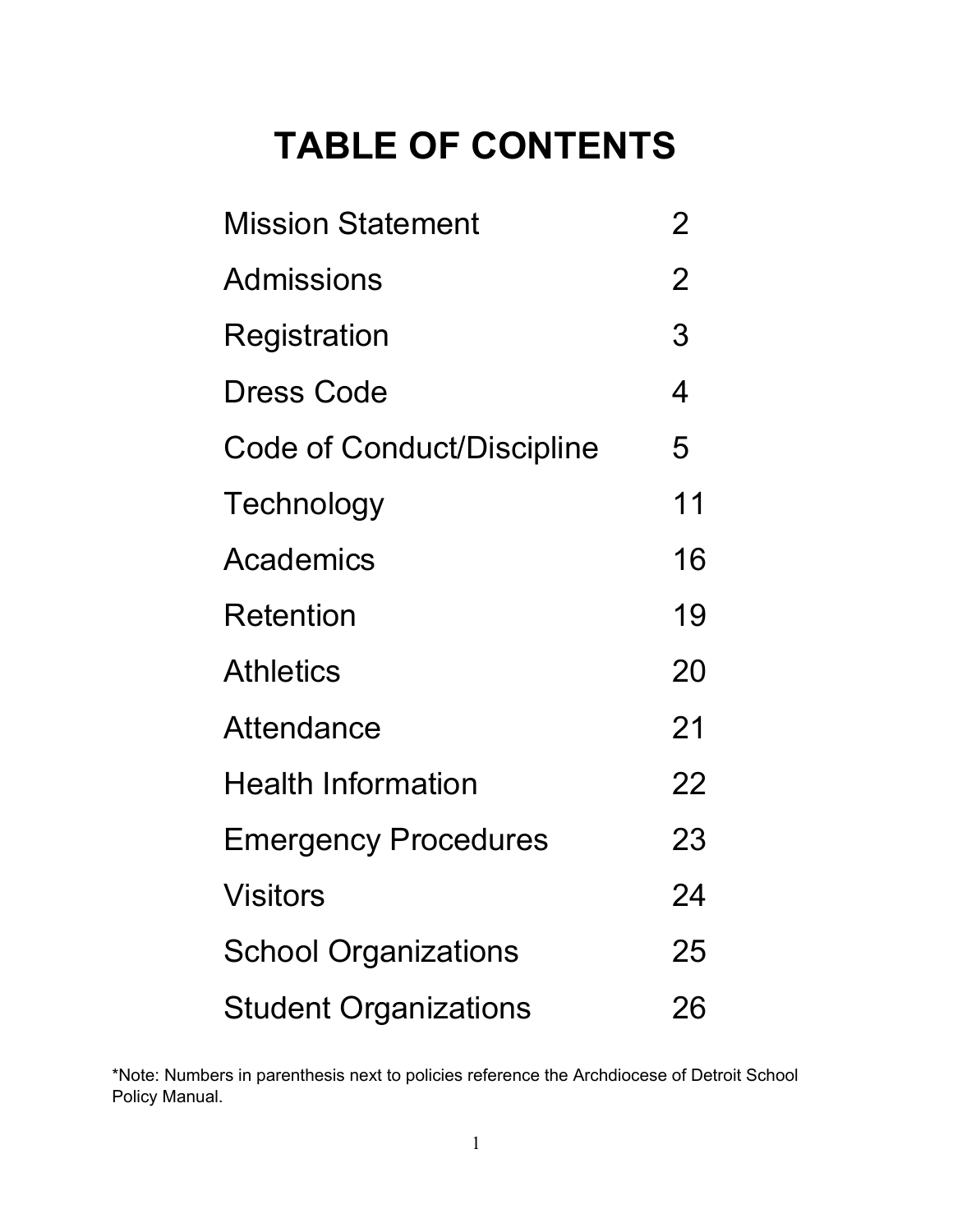# **MISSION STATEMENT**

*St. Augustine Catholic School spreads the good N.E.W.S. by Navigating a Christian course, Educating body, mind, and spirit, Worshipping the Lord, and Serving others.*

### **ADMISSIONS**

### **Title IX Statement:**

St. Augustine Grade School is committed to assisting parents in their effort to maintain the right to exercise a free choice among schools for their children. St. Augustine actively promotes its independence and diversity relative to state-supported schools and institutions, while continually maintaining a broad public commitment to excellence in education. This school acknowledges the requirements of the Title IX of the Education Act of 1972, Public Law 92-31B (as amended by Public Law 93-568): **that said non-public school does not discriminate on the basis of gender, race, and age in employment practices or the educational program or activities which it operates; and that said non-public school shall not violate the requirements of Title IX.**

St. Augustine School admits students of all races, nationalities, and ethnic origins to all rights, privileges, programs, and activities generally accorded students in this school. It does not discriminate on the basis of educational policies, admissions, scholarship or loan programs, athletic and other administered programs.

#### **General Guidelines:** (5002)

When registering anyone, the school will adhere to the directives of the Cardinal, the Archdiocesan School Office, and the State of Michigan. Parents or guardians of students seeking admission or transfer to St. Augustine School may be asked to present copies of the most recent report card, any standardized test results, and/or other evidence of achievement from the last school attended. In addition, the principal will interview prospective students and/or their parents to determine reasons for seeking admission.

St. Augustine School, respecting the rights of all involved, retains its authority to refuse admittance to, or expel, at any time, any student whose special needs cannot be met within the school setting, or whose presence would seriously impair the development of Christian education. The decision to accept a student is the responsibility of the principal (5002). **New students are accepted on a probationary basis for a period of not less than one semester, with proper placement being determined by the past performance of the student.**

During the time of probation, parents are encouraged to maintain open, frequent communication with their child(ren)'s teachers. At the end of the probationary period, a conference will be held with the teachers, parents, and administrator in attendance. At this time a decision will be made as to whether to end the probationary period, extend it, or ask the parents to seek another educational setting for the student.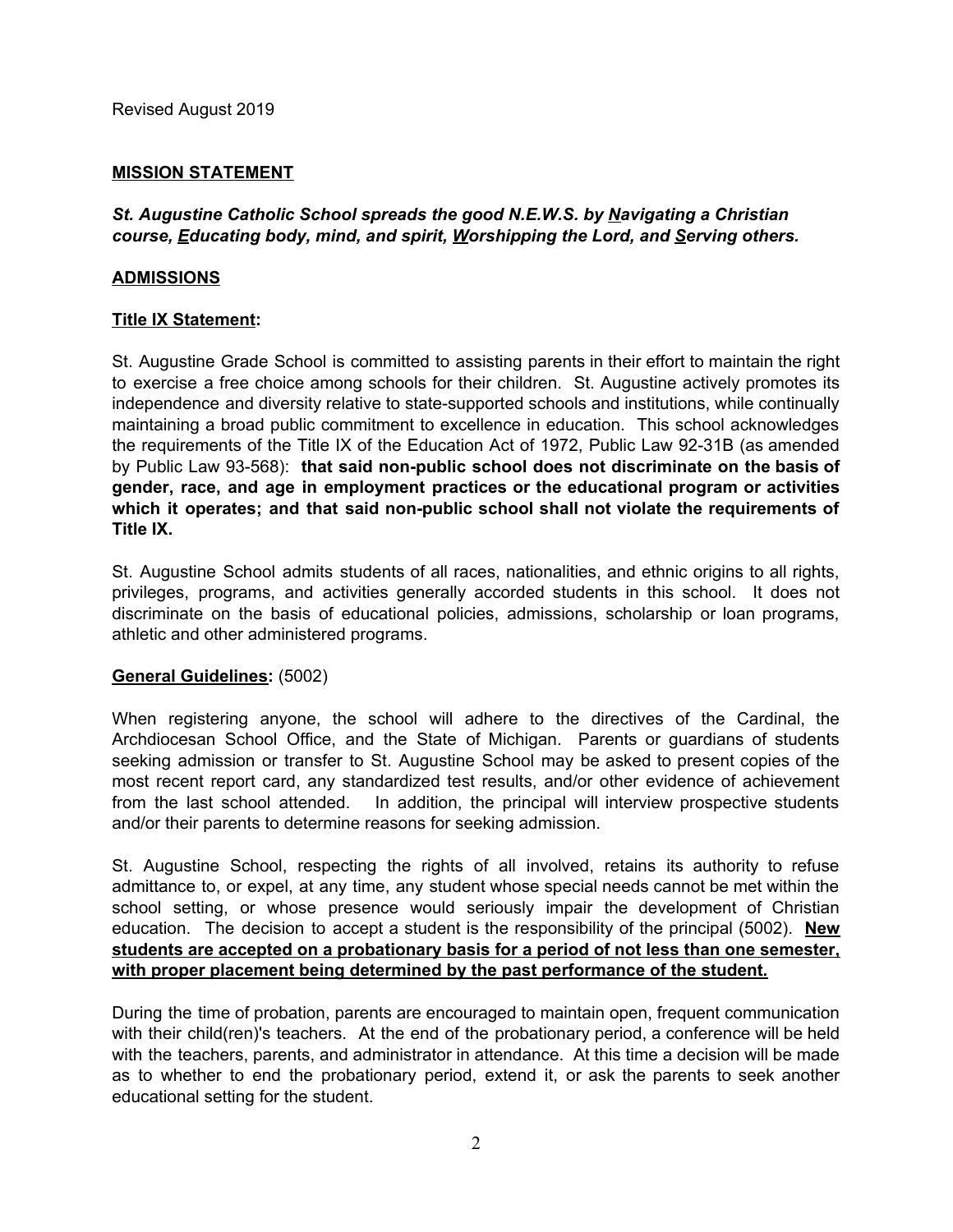Parents seeking to enroll their child(ren) in St. Augustine School are expected to:

- Accept and support the Philosophy and Mission of the school and its implementation in the school program
- Support and adhere to all policies, procedures, and functions of the school
- Be prepared to give moral support to the school's developmental programs provided for the student
- Take advantage, for their child, of the school's auxiliary services such as alternative education, speech, etc. when recommended
- Realize that the school may not have the resources to meet the special needs of some children
- Provide the financial support necessary to operate the school by making timely tuition payments as agreed upon with the school administration
- Through the volunteering of time and services to school and parish functions, become actively involved in the life of the school and parish

# **Age:**

St. Augustine Grade School adheres to the policies of the State of Michigan and the Archdiocese of Detroit regarding the age of admissions. Students seeking enrollment in Kindergarten must be five years of age by September 1st of the present school year.

# **Health Records:**

All applicants must comply with the State of Michigan's required immunization and health rules and regulations. These require that a child enrolling in a public, private, parochial, or denominational school in this state for the first time shall submit one of the following:

- 1. A statement signed by a physician that the child has been immunized or protected against diphtheria, tetanus, pertussis, rubella, measles, mumps, Hepatitis B, and poliomyelitis. In addition, the child has been tuberculin tested to determine the presence of infection from tuberculosis.
- 2. A statement signed by a parent or guardian to the effect that the child has not been immunized and tuberculin tested because of religious convictions or other objections. *Immunizations are available at the Macomb County Health Department.*

Admissions will be considered incomplete until all health and immunization requirements have been met.

# **REGISTRATION:**

In the spring, registration forms are sent to each family currently enrolled. These forms returned by the specified date will assure current family status in school. Registration for the next school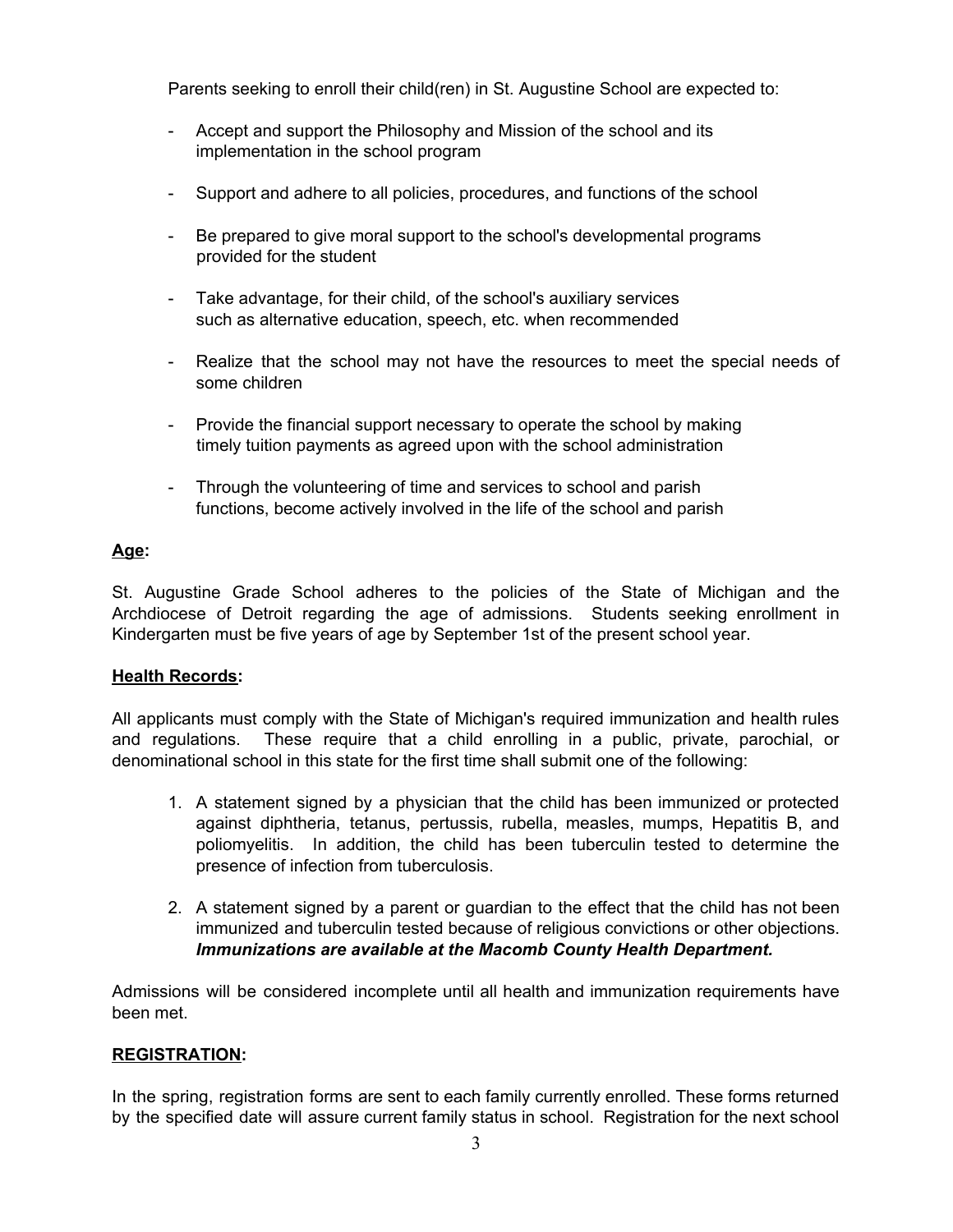year will be accepted as long as prior arrangements for tuition are approved with the administrator. Yearly registration forms can be found on the website. Information regarding the service credit program is also available on the website.

# **DRESS CODE:**

# **Uniform:**

Students are expected to dress neatly in clothes of appropriate size and fit. Therefore, uniform shirts must be tucked in on non-gym days. Sweatshirts are to be worn as jackets on non-gym days; therefore, students will not be allowed to wear them in school or during mass. A detailed school uniform dress code can be found on our website.

# **Hair, Jewelry, & Cosmetics:**

Hairstyles should be combed, neat, and of natural color. **Hair dye is not permitted. Hair accessories should be conservative. Headbands may not have ears, unicorn horns, miniature hats, etc. Boys haircuts should be above the eyebrow and collar. Stud earrings are allowed; however, hoops and dangle earrings are not permitted for safety reasons. Necklaces should be worn beneath shirts so that they cannot be pulled. Nail polish must be clear, beige, or light pink in color.** Seasonal or bright colored nails are not permitted. Hair, jewelry, and cosmetics will be subject to the discretion of the administrator.

# **Alternative Dress Days:**

**\*\*Dress-Up Days**: Clothing should be neat, modest, conservative, and appropriate. **Jeans, sports shorts, sweats, T-shirts, and play clothes are not considered appropriate "Dress-Up" Day attire. Skirts must be no shorter than two inches above the knee. Low-rise slacks, low cut tops and bare midriffs are not allowed. Dress or casual boots are allowed as long as heels are no higher than two inches. No sandals, flip flops, or any type of open toe or open back shoes are permitted. School uniform and dress shorts are acceptable for dress up.**

**\*\*Dress-Down Days**: Clothing should be neat, modest, conservative and appropriate. Torn, frayed, patched, tight fitting, low-rise pants are not appropriate. Sweatshirts and T-shirts with appropriate slogans and designs are permitted, as are sweaters and turtlenecks**. Shorts** may not be shorter than two inches above the knees. Ripped, torn, or cut-off shorts are not allowed. Tank tops, bare midriffs, low cut, or mesh shirts are not permitted. Any sleeveless top less than 2 inches is not permitted. School gym pants and shorts are allowed**.** Form fitting pants such as leggings or yoga pants must be worn with a thigh-length shirt. **No sandals, flip flops, or any type of open toe or open back shoes are permitted.**

**\*\*Spirit Wear Days (at principal's discretion)** Students may wear St. Augustine spirit wear shirts with uniform pants, shorts, skirts, and jumpers.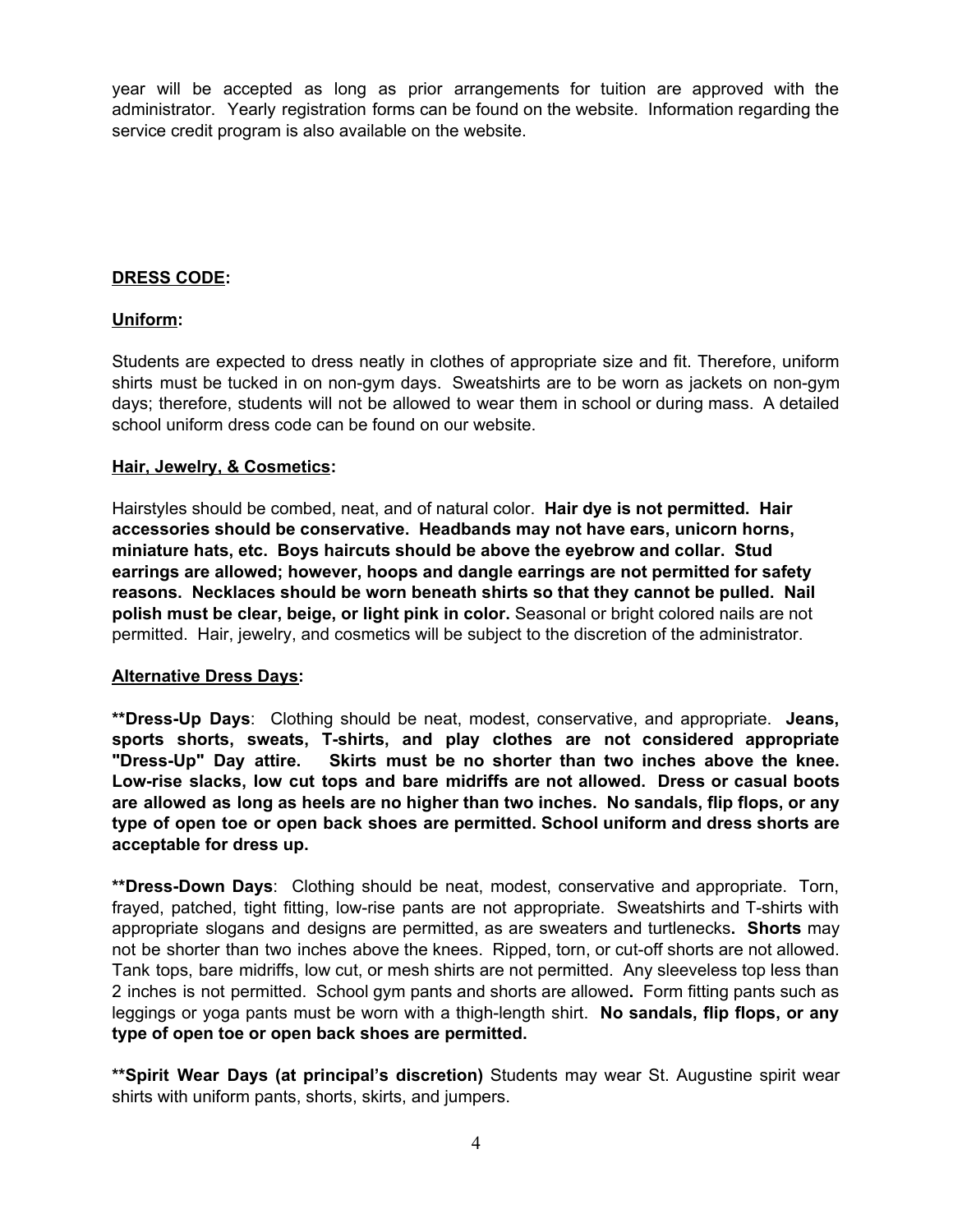# **Dress Code Violation:**

The following procedure will be followed when students are not in compliance with the established dress code of the school:

*First Violation:* A student who is out of uniform, without cause, will be given a written reminder to follow the established St. Augustine dress code. This warning must be signed by the parent/guardian and returned to school the next day. The student will be given a shirt, blouse, pants, or belt to wear the rest of the day if available.

*Second Violation:* The student will contact his/her parent from school about the violation. The student will be given a shirt, blouse, pants or belt to wear the rest of the day if available. The student will also lose the next "Alternative Dress" day privileges.

*Third Violation:* The parent will be asked to come to school for a conference with the child and his/her teacher. Students in grades 4 through 8 will also be given a detention.

**Repeated violations of the dress code will be reflected on the student's report card. In addition, the student will lose "alternative dress" privileges for the remainder of the school year.**

# **CODE OF CONDUCT/DISCIPLINE**

The immediate objective of school discipline is to maintain effective learning conditions. The ultimate objective is student growth in abilities, attitudes, and habits essential to acceptable and self-controlled behavior. St. Augustine School uses PBIS (Positive Behavior Interventions/Supports). PBIS is a framework to promote and maximize academic achievement and encourage appropriate and positive behaviors. It is a school-wide strategy for helping all students achieve important behavioral and academic goals. In our effort to promote PBIS, our staff will be using the St. Augustine School Elementary and Middle School Behavior Matrix. These matrices can be found on our website.

Students are expected to conduct themselves in a Christian manner and to treat others with respect. **Threats or acts of violence toward another individual will not be tolerated and will result in immediate suspension and possible expulsion.**

**Basic discipline is handled by each individual teacher. Problems (such as those listed below) that arise will lead to parent contact by the teacher and/or administrator if warranted.**

#### **Detention:**

Detention is used by teachers for serious infractions such as, but not limited to:

- 1. insubordination
- 2. endangering the health or well-being of self or others
- 3. deliberate disrespect or disobedience

Parents are given written notification of the detention at least one (1) day prior to the detention.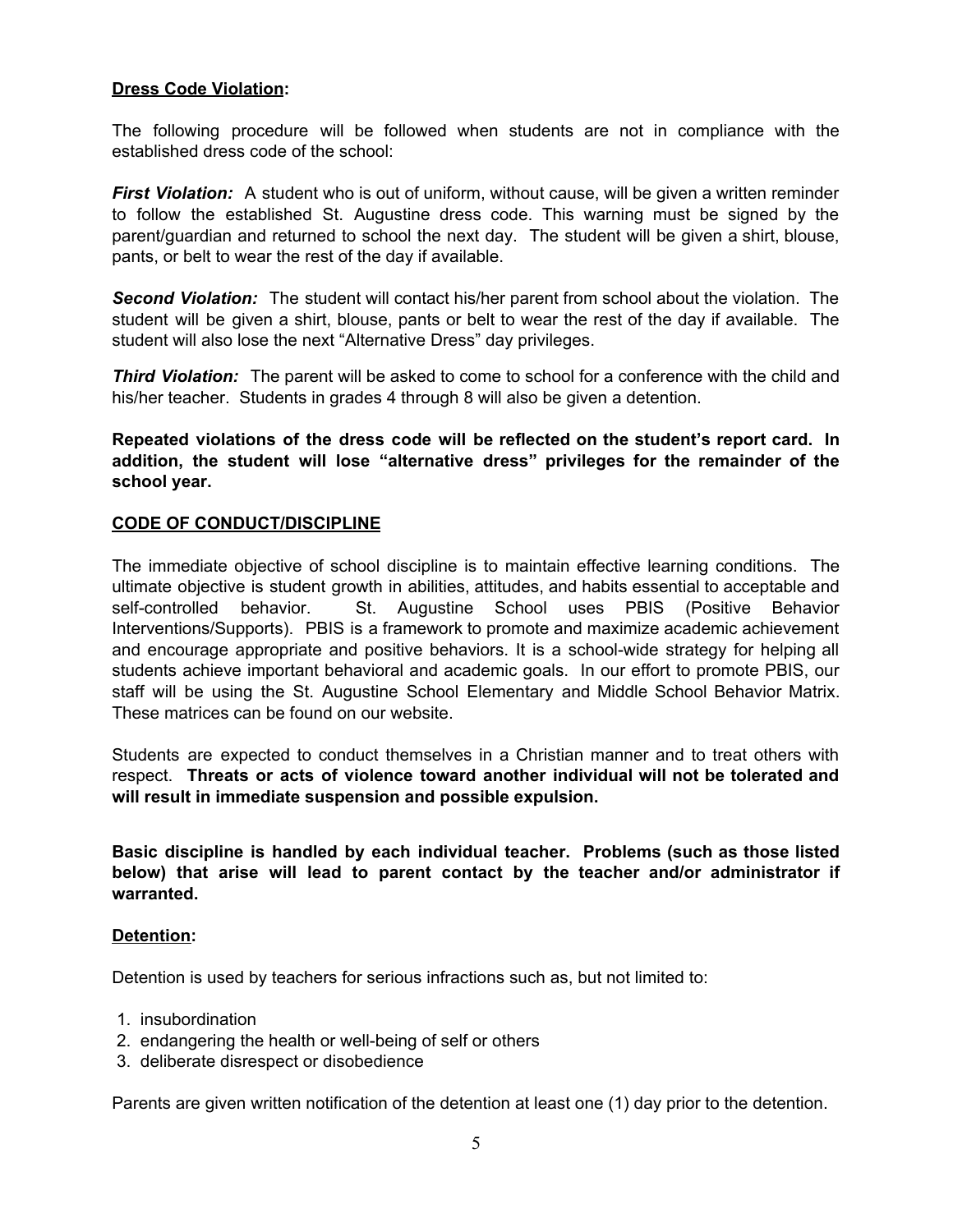When a student receives three detentions during the school year, a conference will be held with the student, his/her parent/guardian, and the teacher. If, after this conference, an additional detention is received, another conference will be held with the parent, teachers involved, student and school administrator in attendance. In addition, the student will receive an "In-School Suspension."

After the fifth detention, appropriate measures will be taken by the administration of the school. Continued violation of school rules that result in detention may result in expulsion or suspension from St. Augustine School.

# **Exclusion:** (5006)

Exclusion is a temporary removal of a student from classes for no less than five (5) days. Exclusion is utilized for serious or repeated offenses by a student. Pending an investigation, an attempt will be made to determine the length of the exclusion within 48 hours of the incident. Students are not allowed to participate in extracurricular activities during an exclusion and will not receive credit for missed assignments.

### **In-School Suspension:**

In-house suspension is used for repeated violation of school rules. The student on suspension is removed from the classroom for a period of one half to three days and is required to make up any work missed, at a maximum grade of 75%. Students on "in-school" suspension may not participate in extracurricular activities, including assemblies, sports practices or games, dances etc. for the length of the suspension.

#### **Out of School Suspension:**

Suspension is the temporary dismissal of a student from school. Decisions to suspend shall follow only after other means of motivation have failed and/or attendant circumstances necessitate this extreme disciplinary action. The period of suspension may be from 1 - 5 days. The student is required to make up work missed during the suspension, at a maximum grade of 75%. Students are not allowed on parish (including school) grounds and are not permitted to participate in any sports or other extracurricular activities during the period of suspension. Suspension given at the start of a weekend or vacation will be continued after the weekend or vacation.

#### **Expulsion:**

Expulsion is the permanent dismissal of a student from school. It shall be implemented by administration when the offense is such a grievous matter of crime, scandal, morality or disruption that immediate expulsion is appropriate. The administration retains the right to suspend or expel a student whose behavior warrants such action. Offenses resulting in suspension and possible expulsion include, but are not limited to:

- Possession of a weapon or other dangerous object
- Drug involvement
- Arson
- False Fire Alarm or tampering with alarm system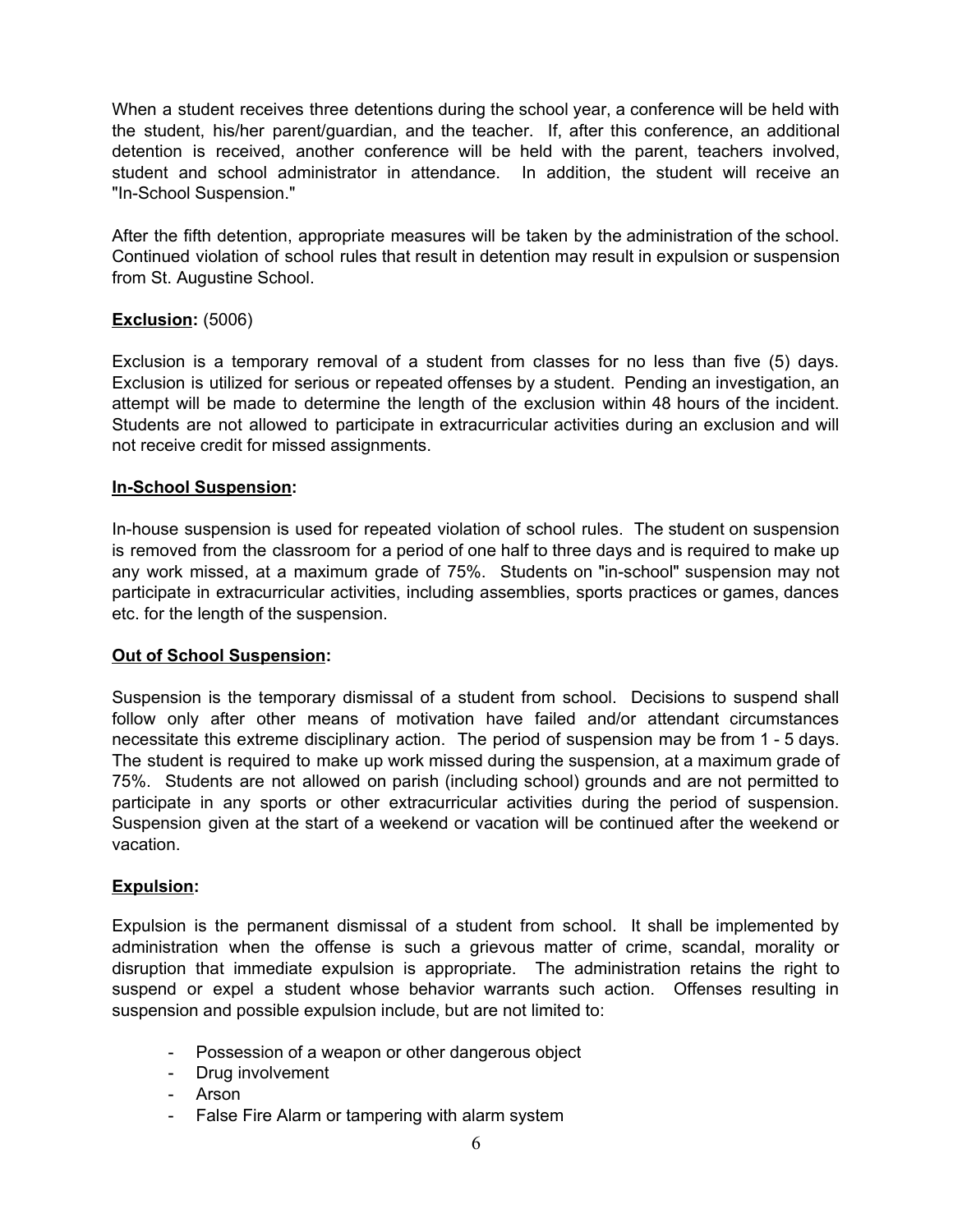- Bomb Threat
- Vandalism of any sort to the property of the school, parish, faculty or staff, or another student
- Illegal Entry
- Theft of Property
- Smoking
- Verbal or Written Abuse (including racial or ethnic slurs), sexual harassment, or physical assault of an adult or student (e.g. fighting)
- Threats of violence

# **Sexual Harassment:** (5014)

It is the policy of the Archdiocese of Detroit and St. Augustine School to make every effort to provide an educational environment that is free of harassment. Sexual harassment refers to sexually inappropriate behavior that is not welcome, that is personally offensive to some, and fails to respect the rights of others. Harassment can be either conduct or communication.

Students are expected to treat all persons, including each other, with respect and dignity. Accordingly, sexually inappropriate behavior directed at faculty, staff or other students will not be tolerated. Such behavior will result in disciplinary action, up to and including expulsion from school.

# **Other Forms of Harassment:** (5014)

Other forms of illegal harassment refer to any verbal, physical, or electronic conduct or communication that shows hostility or aversion toward another based on race, color, religion, national origin, gender, age, disability, or other legally protected status when the conduct or communication interferes with the student's education or creates an intimidating, hostile or offensive educational environment.

**Hazing** is one such form of illegal harassment. Hazing is defined as an intentional knowing or reckless act that was directed against an individual that could endanger the physical health or safety of the individual, and that was done for the purpose of affiliation with, participation, in or maintaining membership in an organization. Hazing is prohibited by Michigan Law (2004).

**Bullying** will not be tolerated by St. Augustine Catholic School. Bullying can be defined as repeated gestures, comments, threats, or actions to a student which cause or threaten to cause bodily harm, reasonable fear for personal safety, or personal degradation. This policy applies to all activities on school property, any school sponsored or approved activity, and school related functions such as field trips or athletic events. Any student who believes they are a victim of bullying should immediately report it to their teacher or principal.

# **Weapons:** (5019)

A weapon is any object which can be used to threaten or injure another. It includes, but is not limited to, "dangerous weapons" as defined by the State of Michigan law. State of Michigan law requires the reporting of the possession of a "dangerous weapon" to the local police department.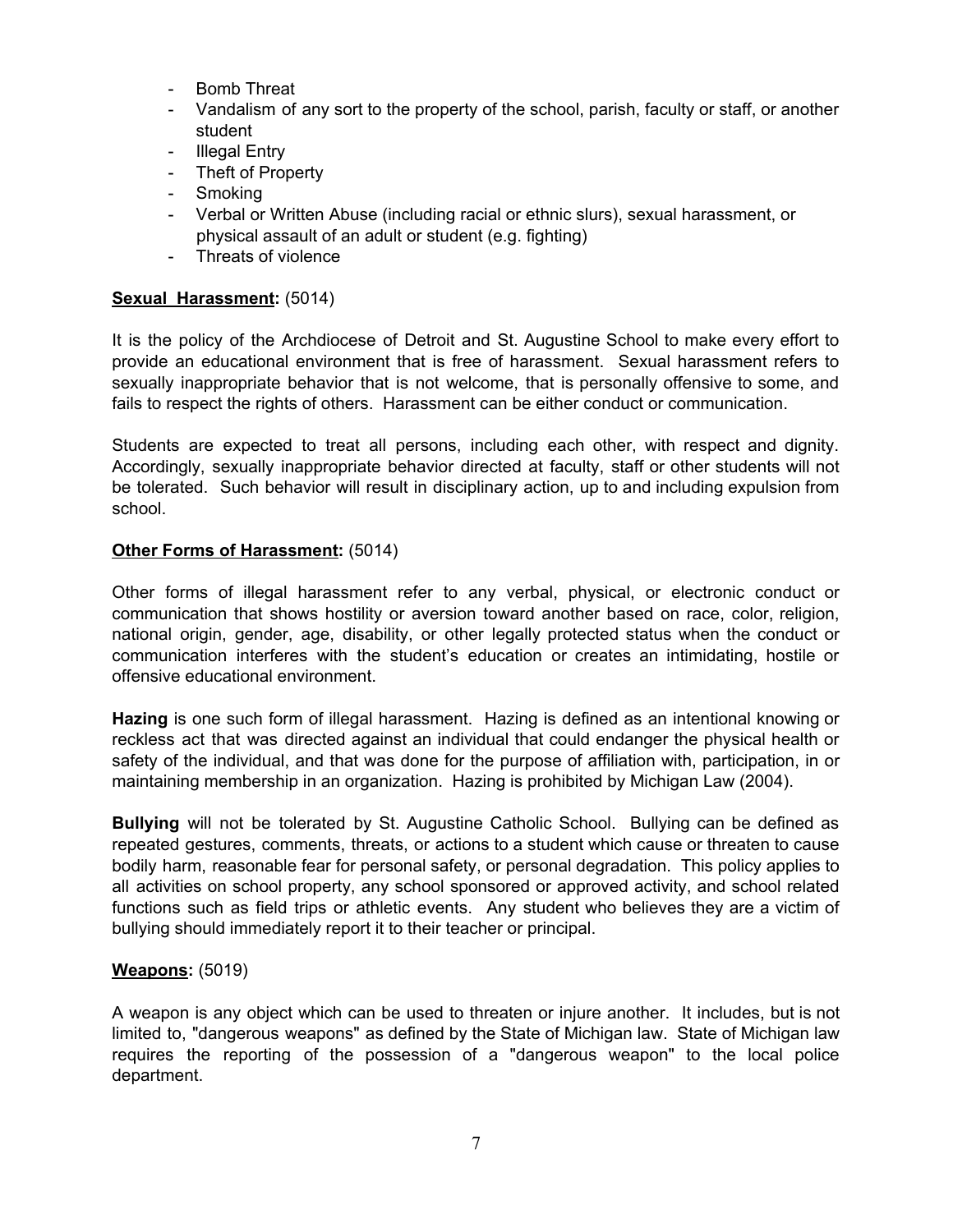Students are prohibited from bringing weapons to school and school/parish-sponsored activities, on school/parish premises, on a school bus in route to and from school, or in the immediate vicinity of the school/parish.

A student who is, or suspected to be, in possession of a weapon, or who threatens to use a weapon, will be subject to immediate exclusion pending an investigation. A search may be conducted to verify the suspicion or clarify the discovery. It may include without prior warning an inspection and search of the student's person, pockets, book bags, purse, lunch container, locker, etc.

### **Inappropriate Internet Activity:**

Students are expected to be courteous and respectful to others, including administrators, teachers, parish and school employees, volunteers, parents, and students, in all of their interactions. Students who engage in name-calling, threats, bullying, intimidation, or other conduct or communication that has the purpose or effect of creating a hostile, offensive or abusive atmosphere, including such activity in online postings on social networks, such as Facebook, Instagram, Snapchat, etc, will be disciplined, up to and including expulsion.

### **Cell Phones:**

Students who carry cell phones to school may not keep them on their persons. Upon entering the building, phones should be turned off and placed in the student's backpack and stored in the locker assigned to the student. Students needing to call a parent during school hours should ask to use the school phone in the classroom/office.

If a student is using their phone during the school day, the cell phone will be confiscated by the teacher and given to the principal. The principal will hold the device until a parent or guardian retrieves it. Public Act 155, effective September 1, 2004, makes it a felony to photograph, or otherwise capture or record, a visual image for distribution, dissemination, or transmission of recording, photograph, or visual image of an individual having reasonable expectations of privacy.

# **Academic Honesty:**

A student's honesty and integrity in all academic work is expected. Any form of plagiarism, copying another's work, improper conduct during an exam or test, or any other lack of honesty in doing one's individual academic work will be considered a serious violation of the school's goals and academic program. A student who is caught cheating on tests or copying the work of another student will receive a grade of "0". This includes copying information directly from the internet. Violations will be reported to the administrator and parents will be informed.

# **Illegal Substances:** (5009)

The possession, use, sale or distribution of alcoholic beverages, controlled substances, paraphernalia, tobacco, or vaping devices by students in school or at school/parish-sponsored events is forbidden. A student found to be in possession of an illegal substance is subject to immediate exclusion pending an investigation.

#### **Steroid Bill is Law** (MCLA 380.1318)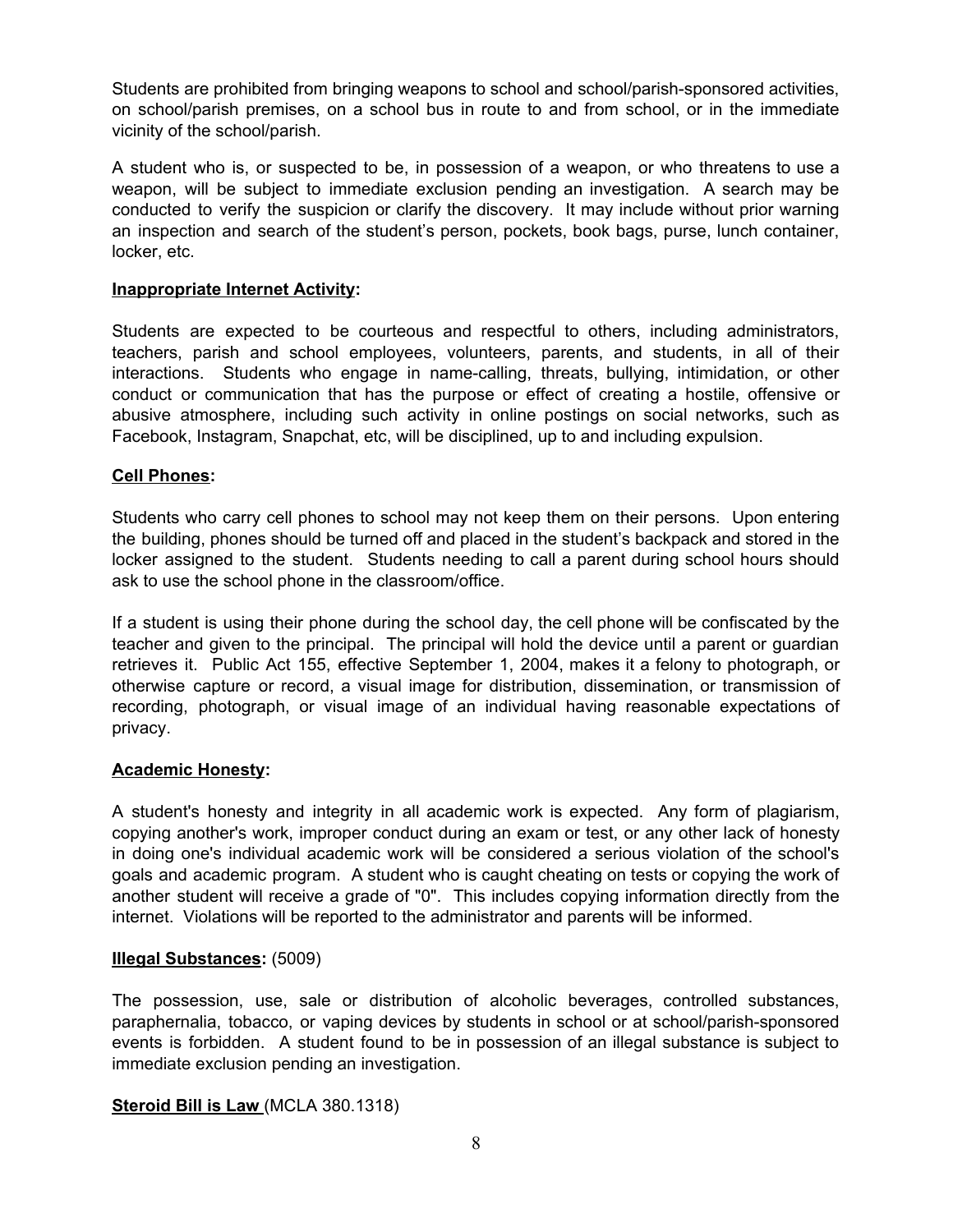Public Act 215 (2006) prohibits the use of any performance enhancing drug. Any student found to be using performance enhancing drug will be subject to the same established penalties for possession of other banned substances.

# **Right of Appeal:**

Catholic Schools of the Archdiocese of Detroit shall protect the dignity and rights of each parent, student, employee, and administrator. In the case of expulsion or other serious issues, there is the right to appeal by the student and parents involved. In order to safeguard the person's rights, the following procedures for conflict resolution are to be followed:

**Definition:** A complaint is defined as an expression of grief, regret, dissatisfaction, pain, censure or resentment finding fault.

**Procedures:** A sincere attempt shall be made to resolve any complaint by means of dialogue between the involved or conflicting parties. In the event that the complaint is not resolved by such dialogue, the following complaint procedure shall be used:

- 1. If a complaint is made by a parent or student or employee, such complaint shall be referred to the immediate supervisor who has full authority to deal with it without other consultation.
- 2. If a complaint is not satisfactorily resolved by the immediate supervisor, it may be referred to progressively higher local authorities for resolution. The immediate supervisor has full authority to deal with the complaint without other consultation. (Policy 2450)

At St. Augustine, the levels of appeal are as follows:

**Teacher** Administrator Pastor

# **Questioning Students:** (5013)

The school shall cooperate as legally required with community agencies which serve the best interest of the students. The agencies which require full cooperation are the Family Independence Agency, appropriate police departments, and other governmental investigative agencies.

#### **After-School Regulations:**

Students are to board their assigned buses or cars at dismissal. In the interest of safety, once the cars in the lot begin to move, students who have been detained and are late leaving the building may not board their cars. Drivers should stay in their lines, exit with the traffic, and then re-enter the lot.

After school, there will be no playing ball or other activities on school grounds without the permission of the school administration *and* until all cars/buses have departed the premises. Students waiting for rides should remain near the main door of the school.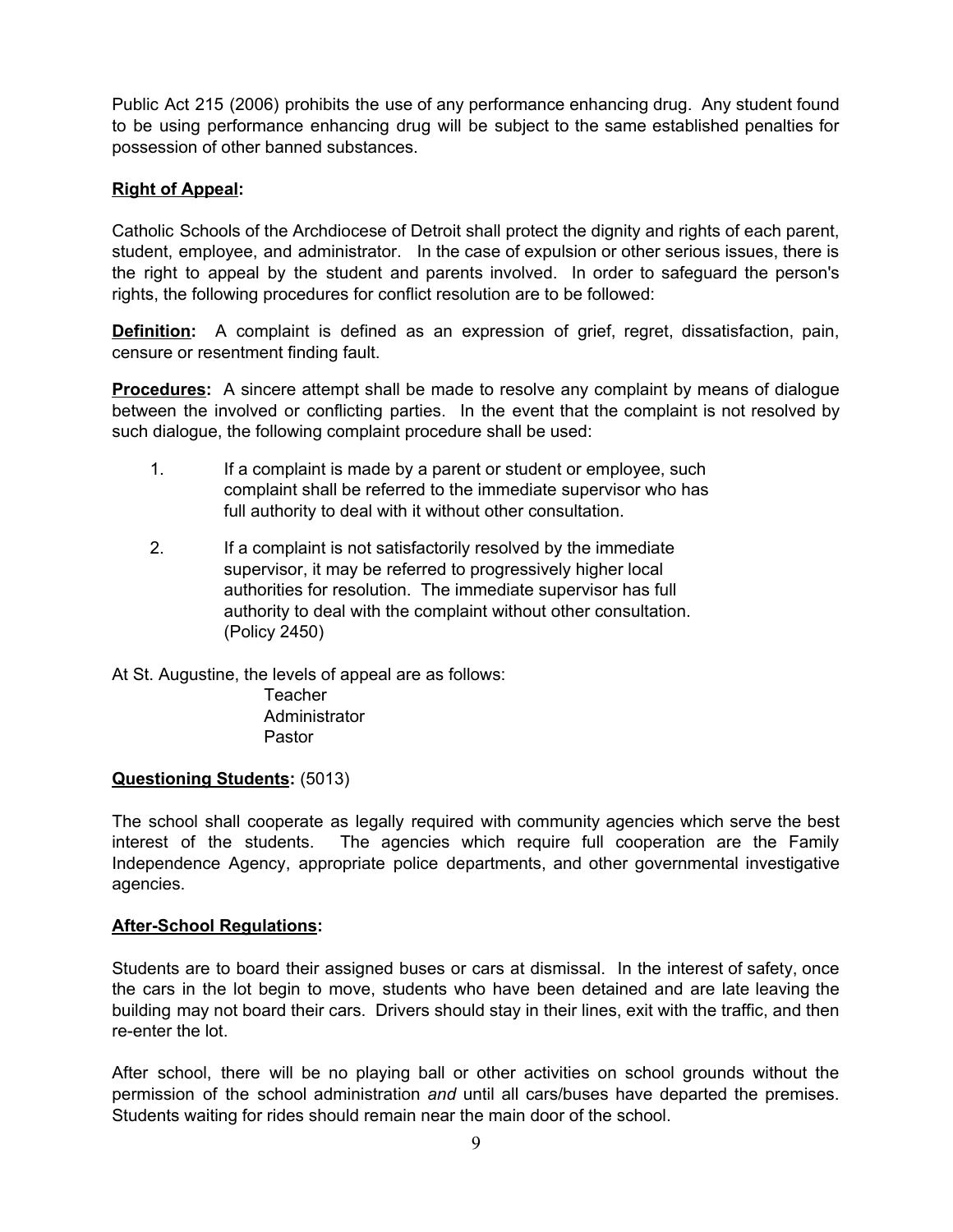Parents are expected to pick up their children from school on time at the end of the school day. If, on occasion, a parent is running late, she/he is asked to call the school office. Those drivers who are chronically late may be charged a supervision fee.

# **Bus Regulations:**

A bus driver has an important job. The responsibility of transporting students is his/her number one priority. The following rules apply to all students who ride the Richmond School buses:

- 1. All students are expected to represent their family, school, and community in a first-class positive manner when riding any of the Richmond Community buses or while at a bus stop.
- 2. Students are to respect and obey the bus driver. S/he may assign students to certain seats to promote order on the bus.
- 3. Students must be at their designated stop *ten minutes before* the bus arrives. After the driver turns off the flashing red lights, they are not allowed to pick up any more students at that stop. DRIVERS WILL NOT WAIT FOR TARDY STUDENTS.
- 4. The bus must come to a complete stop before students may board or unload the bus.
- 5. Students are required to sit three to a seat when necessary and to be quiet at all railroad crossings.
- 6. Students must stay in their seats and in a sitting position when the bus is in motion. Students should remain seated and face the front of the bus with legs out of the aisle.
- 7. Students should keep hands, feet, and head inside the bus.
- 8. Students will not put down the windows unless the driver gives permission.
- 9. Students may not bring animals on the bus. This includes all classroom pets.
- 10. Students should not eat snacks, drink liquids, or chew gum while on the bus without permission of the driver.
- 11. Students may not place objects of any kind near the driver or in the aisles, i.e. musical instruments, books, lunches, special projects, etc. Extra items must be stored under the seats.
- 12. Students are expected to keep the bus clean and refrain from doing anything destructive to the bus. Any damage to a bus should be reported to the bus driver before exiting the bus. If a student is observed damaging a bus in any way, he/she must pay for the damage and may be suspended from the bus until restitution is made.
- 13. Conversation is allowed on the bus in a reasonable tone. However, if it becomes distracting to the driver, students will be asked to refrain from talking.
- 14. Profanity and obscene gestures are not allowed at any time.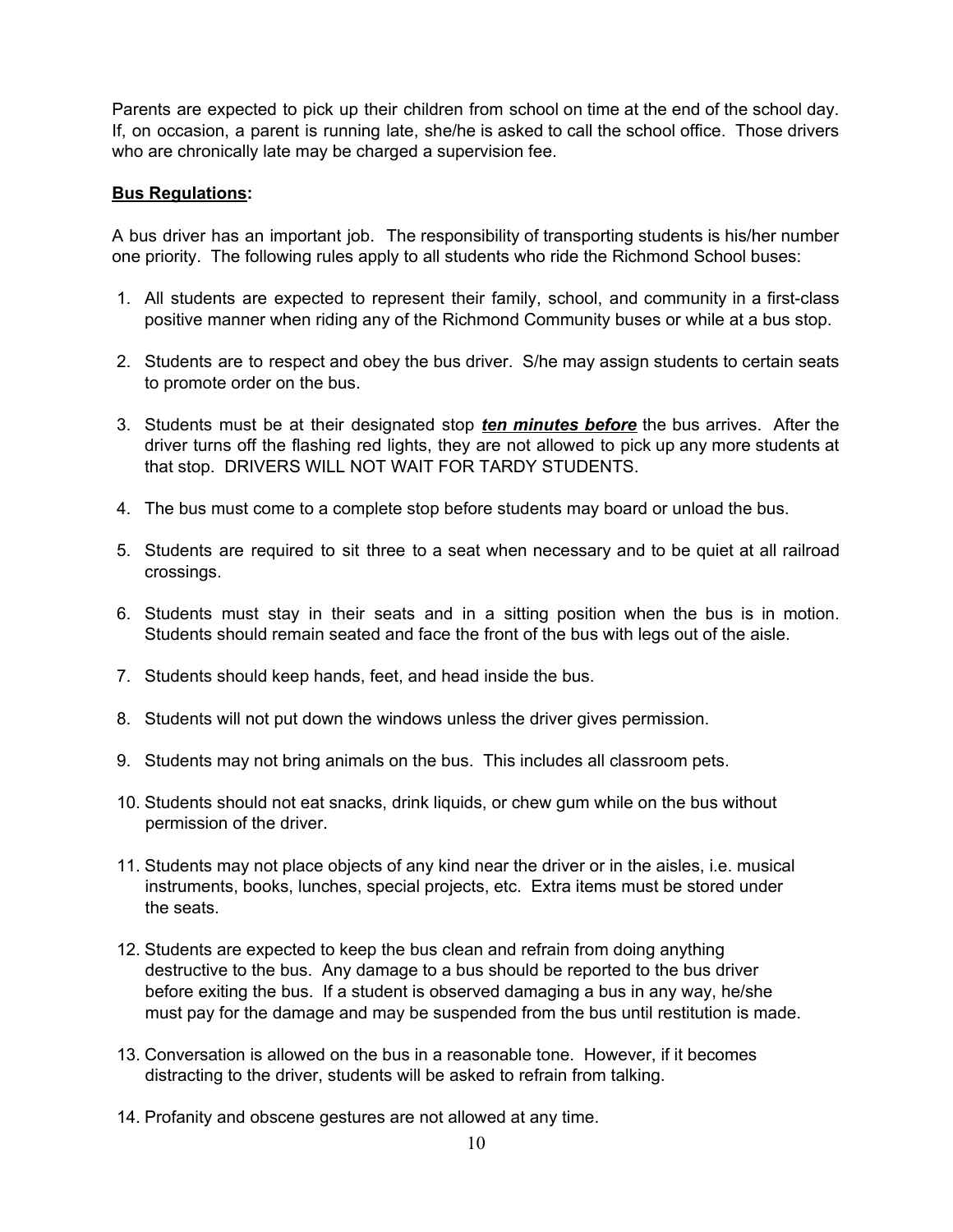- 15. Students should travel only on their own route.
- 16. Students will observe the following rules if it is necessary to cross the road after leaving the bus:
	- a. Make sure the bus is completely stopped.
	- b. On leaving, go to the front of the bus within sight of the driver.
	- c. On a signal from the driver or personal escort, look both ways and then, if safe, proceed across the road in front of the bus.
	- d. Walk; do not run in front of the bus when crossing the road.
- 17. After exiting the bus, *never* walk behind it.
- 18. Collecting of mail at a roadside mailbox by a student must not take place until the bus is out of sight. This will eliminate a student being placed in a driver's blind spot.
- 19. Students serving detentions are not allowed to ride a later bus the day of their detention.
- 20. Students playing sports or any extra-curricular activities are not allowed to ride a later bus.
- 21. One alternative drop off location is allowed if on the same day/days each week. Students are not allowed to change buses to ride to a friend's house, etc. This drop off is intended for students needing to be dropped off at a childcare. If an alternative drop off is needed, the necessary forms must be filled out by the student's parent or legal guardian. Should an emergency arise that requires a routing change, please contact the transportation department at 586.727.1150.

Please consult the **Richmond Community Schools** Student-Parent Handbook for additional rules and regulations regarding bus transportation, which can be found on their website, [www.richmond.k12.mi.us](http://../Downloads/www.richmond.k12.mi.us). Students who fail to adhere to the above policies and those stated in the student-parent handbook will be subject to discipline measures, including the loss of bus privileges.

# **TECHNOLOGY**

Internet access is available to teachers, students and staff at St. Augustine School. The school has taken precautions to restrict access to controversial materials by use of a firewall and content filtering. Students are responsible for acceptable behavior on all school electronic and technological equipment just as they are in a classroom or a school hallway. General school rules for behavior and communications apply. Parent permission is required and students who do not have such permission are responsible for not accessing the internet while at School. Access is a privilege, not a right.

Network storage areas and school devices may be treated like school lockers. Network administrators may review files and communications to maintain system integrity and ensure that users are using the system and/or device responsibly. Users should not expect that files stored on school servers and/or devices will always be private.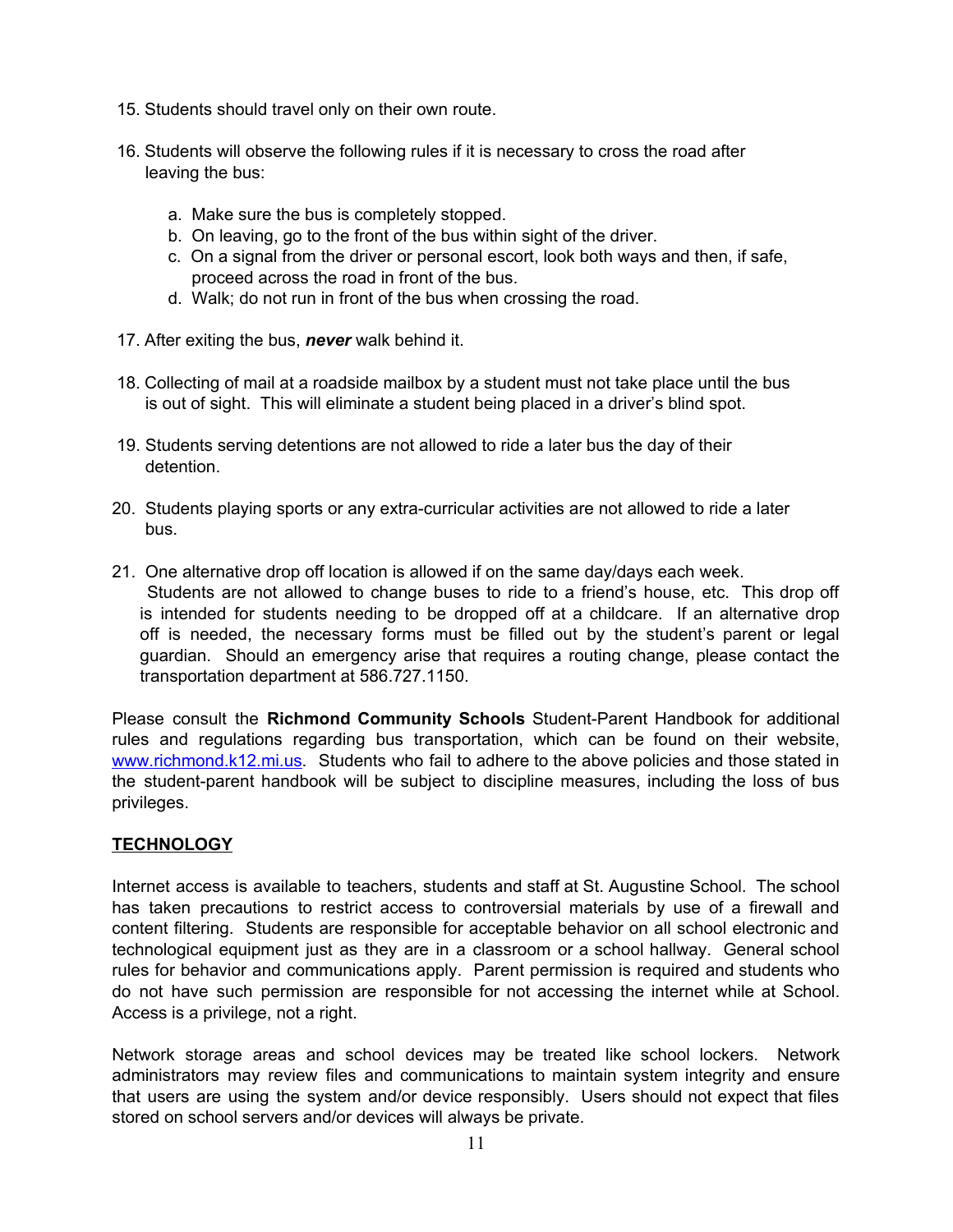The Archdiocese of Detroit has developed the following policy regarding electronic information access:

# **St. Augustine School Electronic Information Access and Use For Educational Purposes Policy**

St. Augustine School encourages and strongly promotes the use of electronic information technologies in educational endeavors. The School provides access to electronic information resources in a variety of formats, and for the development of information management skills. Together these allow learners to access current and relevant resources, provide the opportunity to communicate in a technologically rich environment and assist them in becoming responsible, self-directed, lifelong learners.

The School has developed this Electronic Information Access and Use For Educational Purposes Policy to govern the access, use the security of School Systems (defined below). Every User (defined below) must read, sign and abide by this Policy.

For the purposes of this Policy, the following capitalized terms have the meanings ascribed to them below. Additional capitalized terms are defined within this Policy.

- (a) "PEDs" means portable electronic devices, including, without limitation, laptop computers, cellular telephones, pocket personal computers, handheld computers, cameras, video recorders, sound recording devices and all forms of personal digital assistants (PDA's).
- (b) "School Confidential Information" means all confidential and/or proprietary information and materials of the School, its faculty, administrators, students, employees and/or third parties with which the School does business.
- (c) "School Electronic Information" means all electronic information (including the School Confidential Information), communications or activity created, sent, received, stored and/or otherwise used on behalf of the School, whether or not the School Systems are used to create, send receive, store or otherwise use that information or those communications. The School Electronic Information includes voicemail messages on the School Equipment.
- (d) "School Equipment" means any and all electronic devices owned, leased or operated by or for the benefit of the School, which have the capability of creating, sending, receiving, storing and/or otherwise using electronic information, materials, and/or communications, including, but not limited to, pagers, computers, servers, disk drives, scanners, photocopiers, printers, fax machines, telephones and PEDs. School Equipment includes all operating software, application software, and application software, and firmware owned and/or licensed by the School, which resides and/or is embedded in any School Equipment.
- (e) "School Networks" means all School voice and data systems, including, without limitation, the School's Internet, intranet and extranet systems.
- (f) "School Systems" means the School Equipment and the School Networks.
- (g) "Users" means any individual who accesses and/or uses School systems, including, without limitation: (i) School full time, part-time and temporary faculty and/or employees; (ii) School third party contractors, vendors, consultants, representatives and agents, as well as their full time, part-time and temporary employees; and (iii) parents, students and volunteers.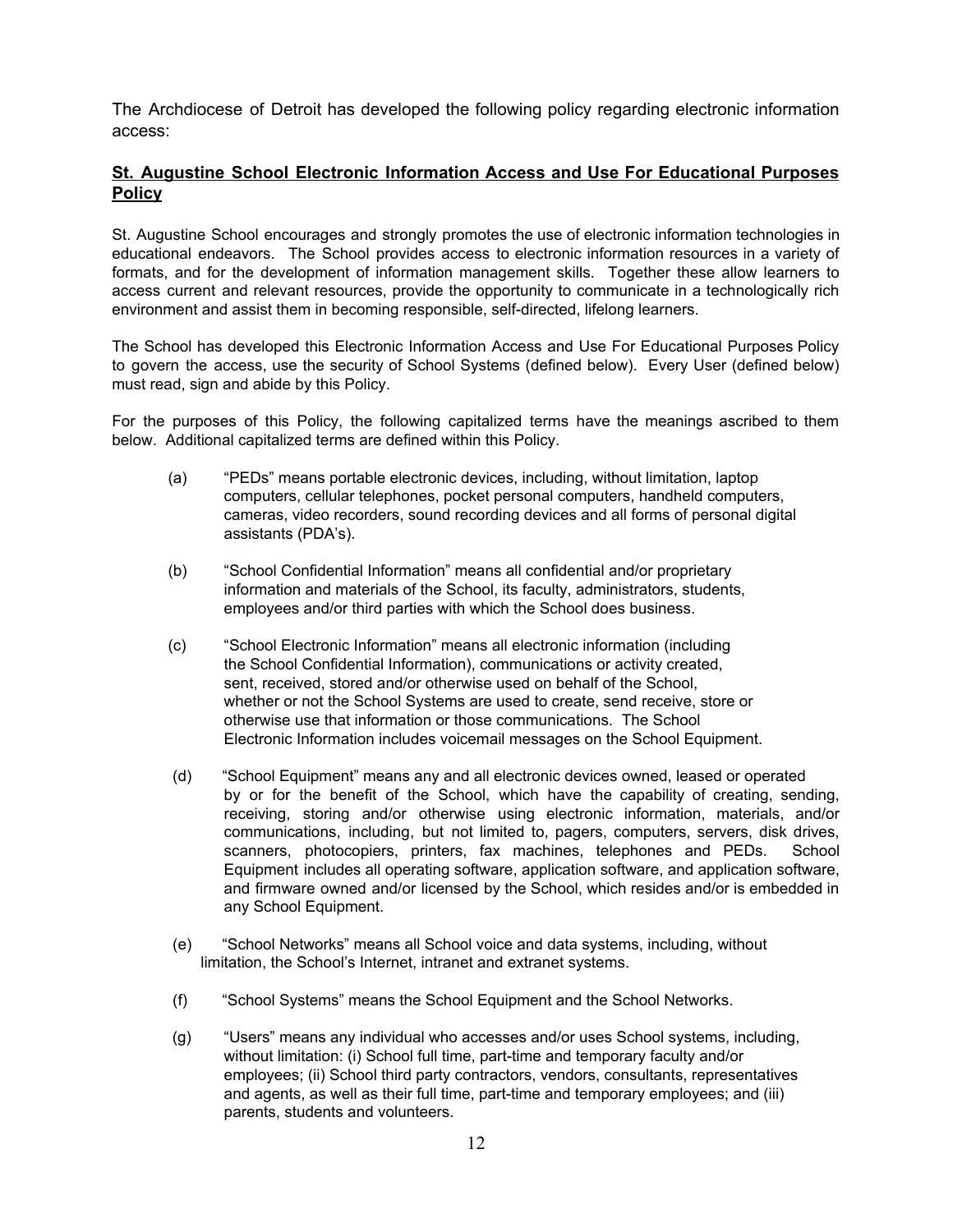(h) "User Equipment" means electronic devices that are continuously or intermittently connected to School Systems, or a component thereof, which are not owned or leased by the School, including, without limitation, User-owned computers, pagers, telephones, fax machines and PED's. User Equipment without connectivity to School Systems does not fall under the purview of this Policy.

This Policy applies to all Users and to all School Systems, User Equipment, School Confidential Information and School Electronic Information.

To the extent this Policy applies to School faculty and/or employees, this Policy supplements, but does not replace, the School's [policies/handbook/manual]. The terms of this Policy will govern any conflict or inconsistencies with the terms of such [policies/handbook/manual]. Any School faculty and/or employee who violate this Policy may be subject to disciplinary action, up to and including termination.

To the extent this Policy applies to students, this Policy supplements, but does not replace, the School's Code of Conduct. The terms of this Policy will govern any conflict or inconsistencies with the terms of such Code of Conduct. Any student who violates this Policy may be subject to disciplinary action, up to and including suspension and/or expulsion.

To the extent this Policy applies to third parties, this Policy supplements, but does not replace, School's agreements with such third parties. The terms of this Policy will govern any conflict or inconsistencies with the terms of such agreements. Third parties who violate this Policy may no longer be considered eligible for access to and/or use of School Systems, School confidential Information and/or School Electronic Information. A third party's violation of this Policy shall also be considered a material breach of its agreement with School, entitling School to terminate such agreement for cause.

The School systems, School Confidential Information and School Electronic Information are the School's property and may be used solely for educational purposes and/or the School's operational activities. Each User must take all necessary steps to prevent unauthorized access to or use of School Confidential Information and School Electronic Information. Unless otherwise directed by School, or permitted or required by this Policy, Users may not (a) take, retain or use School Confidential Information and/or School Electronic Information for User's own benefit; (b) disclose School Confidential Information and/or School Electronic Information to any other entity or unauthorized person without the written permission from a School officer, (c) delete, encrypt, password protect, or retain electronic files containing School Confidential Information and/or School Electronic Information (including emails and attachments); or (d) take any other action that impairs, restricts, limits, or impedes School's ability to have full access to and use of its School Confidential Information and/or School Electronic Information. Upon request, User shall return to School all School Confidential Information and/or School Electronic Information, and otherwise fully cooperate with and assist School in ensuring School's ability to have full access to and use of School Confidential Information and/or School Electronic Information. Such cooperation and assistance may include, but is not limited to, removing any password protection, encryption or other proprietary format on School Confidential Information and/or School Electronic Information.

The School retains the right to search, monitor, access and/or review all School Systems, School Electronic Information and all other electronic and voice mail communications, computer files, databases and any other electronic transmissions contained in or accessed by School Systems, at any time, with or without notice, at School's sole discretion. This may include, without limitation: (a) viewing, printing, downloading and/or listening to emails and voicemails created, sent, received, stored and/or otherwise used in or through School Systems; (b) viewing, modifying and/or removing a User's electronic mailbox; and or reviewing audit trails created by School Systems.

No email, voicemail or other information, whether received, sent, stored or used on or through School Systems, is private. Users have no expectation that any information contained on any School Systems is confidential or private to them. The School's System is not a public forum and access to the technology is a privilege and not a right. By using School Systems, Users consent to the access and disclosure of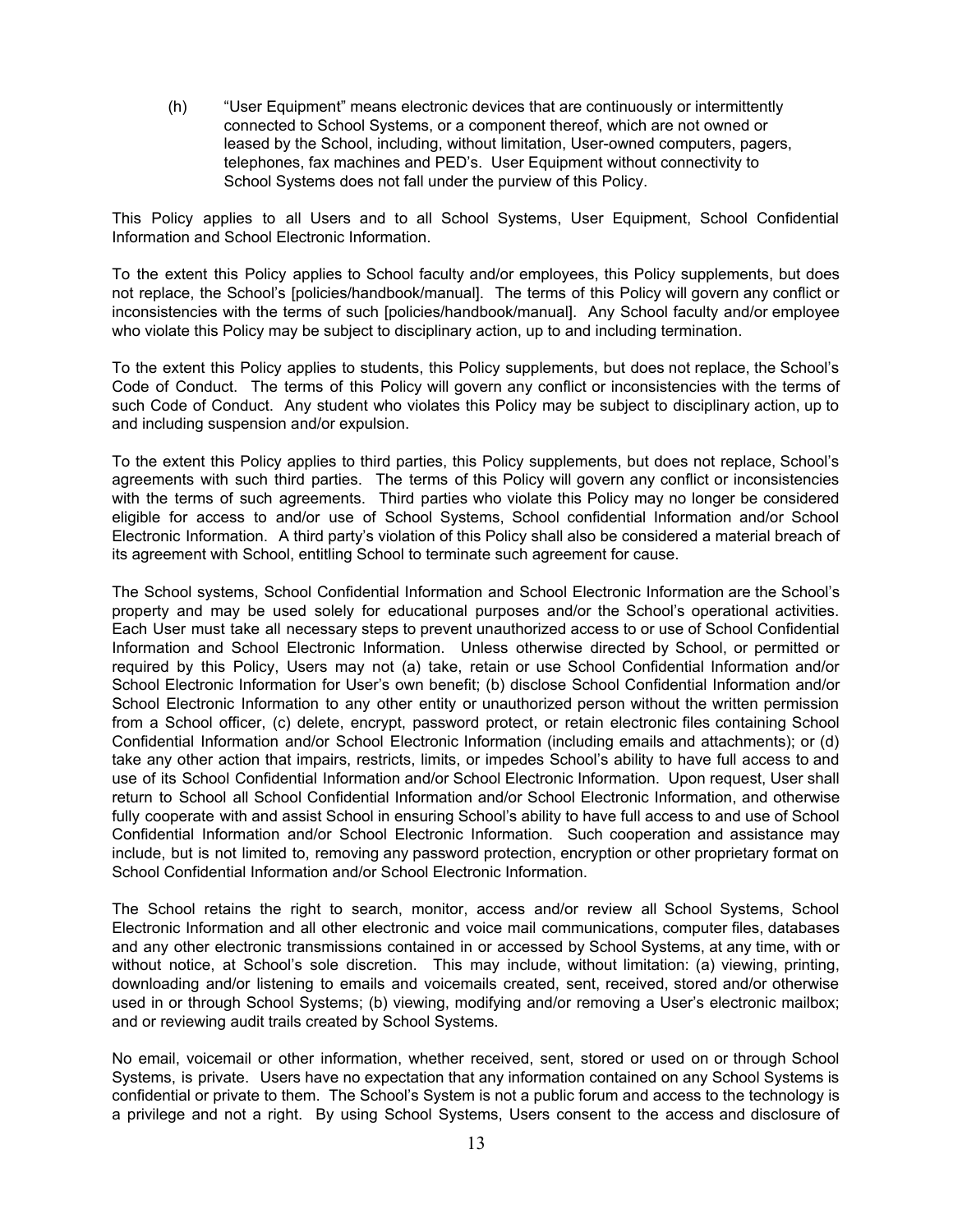email messages, voicemail messages and other information within School's organization without restrictions, but subject to School's legal and contractual obligations of confidentiality. Users should not use School Systems to create, send, receive and/or store information that is personal if it is confidential or sensitive, since such personal information will be considered School Electronic Information if created, sent, received and/or stored using School Systems.

The School makes no warranties of any kind, whether expressed or implied, for any reason regarding the access to, or use, quality or availability of, School Systems, including but not limited to the loss of data. All School Systems are provided on an "*as is, as available"* basis.

#### **School Responsibility**

The School will designate a system administrator who will manage the School Systems and make the final determination as to what is inappropriate use based on this Policy. The system administrator may close an account at any time for infractions or temporarily remove a User account and/or User's access to or use of the School Systems for any reason, including, without limitation, to prevent unauthorized activity.

The School will implement filtering software intended to block minors' access to materials that are obscene, child pornography, harmful to minors, or that the School determines to be inappropriate for minors. However, the School does not guarantee that it will be able to fully prevent any User's access to such materials, or that Users will not have access to such materials while using School Systems. The filtering software operates only within the School wide area network (WAN) or local area network (LAN). The filtering software does not operate during dial-up access.

The School does not take responsibility for resources located or actions taken by any Users that do not support the purposes of the School.

It shall be the responsibility of all members of the School staff to supervise and monitor usages of the School Network and access to the Internet in accordance with this Policy and the Children's Internet Protection Act.

#### **St. Augustine School Network Users**

Users will be granted access to appropriate services offered by the School Network. In addition, the following people may become account holders or members of the School Network:

- 1. Students. Students who are currently enrolled in the School may be granted a School Network account upon agreement to the terms stated in this Policy.
- 2. Faculty and Staff. Staff members currently employed by the School may be granted a School Network account upon agreement to the terms stated in this Policy.
- 3. Others. Anyone may request use of the School Network. These requests will be granted on a case-by-case basis depending on need and resource availability.

#### **Privileges and Responsibilities of Users**

#### **Privileges**

Subject to the terms of this Policy, Users have the privilege to:

- use all authorized School Systems for which they have received training to facilitate learning and enhance educational information exchange.
- access information from outside resources which facilitate learning and enhance educational information exchange.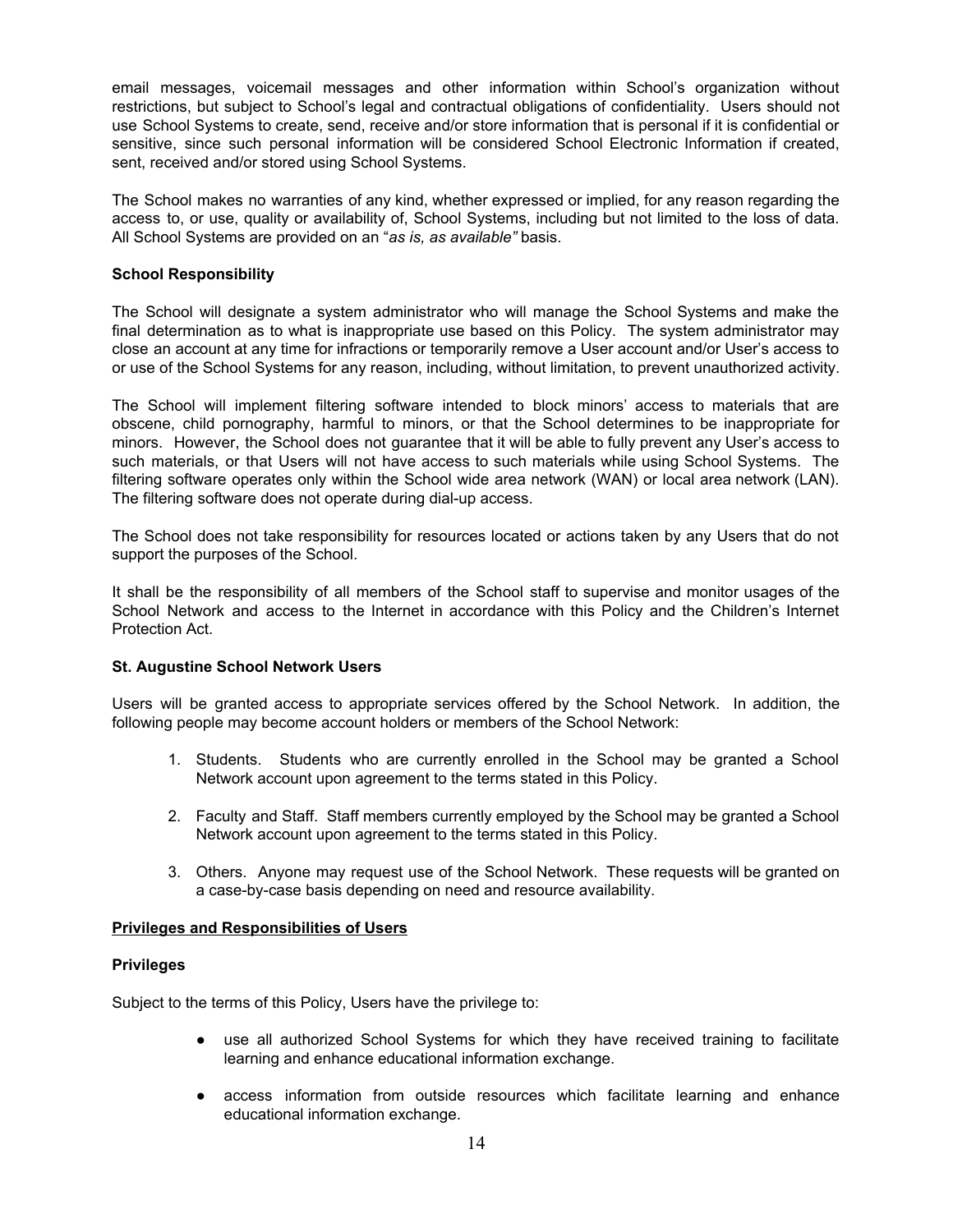• access School Networks and the Internet to retrieve information to facilitate learning and enhance educational information exchange.

#### **User Responsibilities**

Users are responsible for:

- using School Systems only for facilitating learning, appropriate personal growth and enhancing educational information exchange consistent with the purposes of the School.
- attending appropriate training sessions in the use and care of School Systems.
- seeking instruction for the use of any available technology with which they are not familiar.
- adhering to the rules established for the use of School Systems, in the School or through remote access outside of the School.
- refraining from disclosing, using or disseminating personal identification information regarding students over the Internet without parent or guardian authorization.
- maintaining the privacy of passwords and are prohibited from publishing or discussing passwords. School Network accounts are to be used only by the authorized owner of the account for the authorized purposes.
- may use e-mail, chat, instant messaging, and other forms of two-way electronic communications only for educational proposes and only under the direct supervision of an adult.
- having all electronic media scanned for virus, dirt, damage or other contamination which might endanger the integrity of School Systems before they are used in School Systems.
- material received, created or distributed using School Systems.
- maintaining the integrity of the electronic messaging system (voice, e-mail, etc.), deleting files or messages if they have exceeded their established limit, reporting any violations of privacy and making only those contacts which facilitate learning and enhance educational information exchange. If a User remains in non-compliance, the system administrator may delete files and messages, freeze the account, and/or close the account.
- preventing material considered pornographic by the School, inappropriate files or files dangerous to the integrity of the School's Systems from entering the School via the Internet or from being reproduced in visual, digital or written format.
- awareness of and adhering to copyright laws and guidelines and trademark laws and applicable licensing agreements in the use of School Systems and in the transmission or copying of text or files on the Internet or from other resources. Users must also comply with all other applicable laws, both state and federal with respect to their use of the School Systems.
- using caution (*Buyer Beware)* when considering the purchase of goods or services over the Internet. The School is not liable for any financial obligations made nor any personal information provided while using School Systems.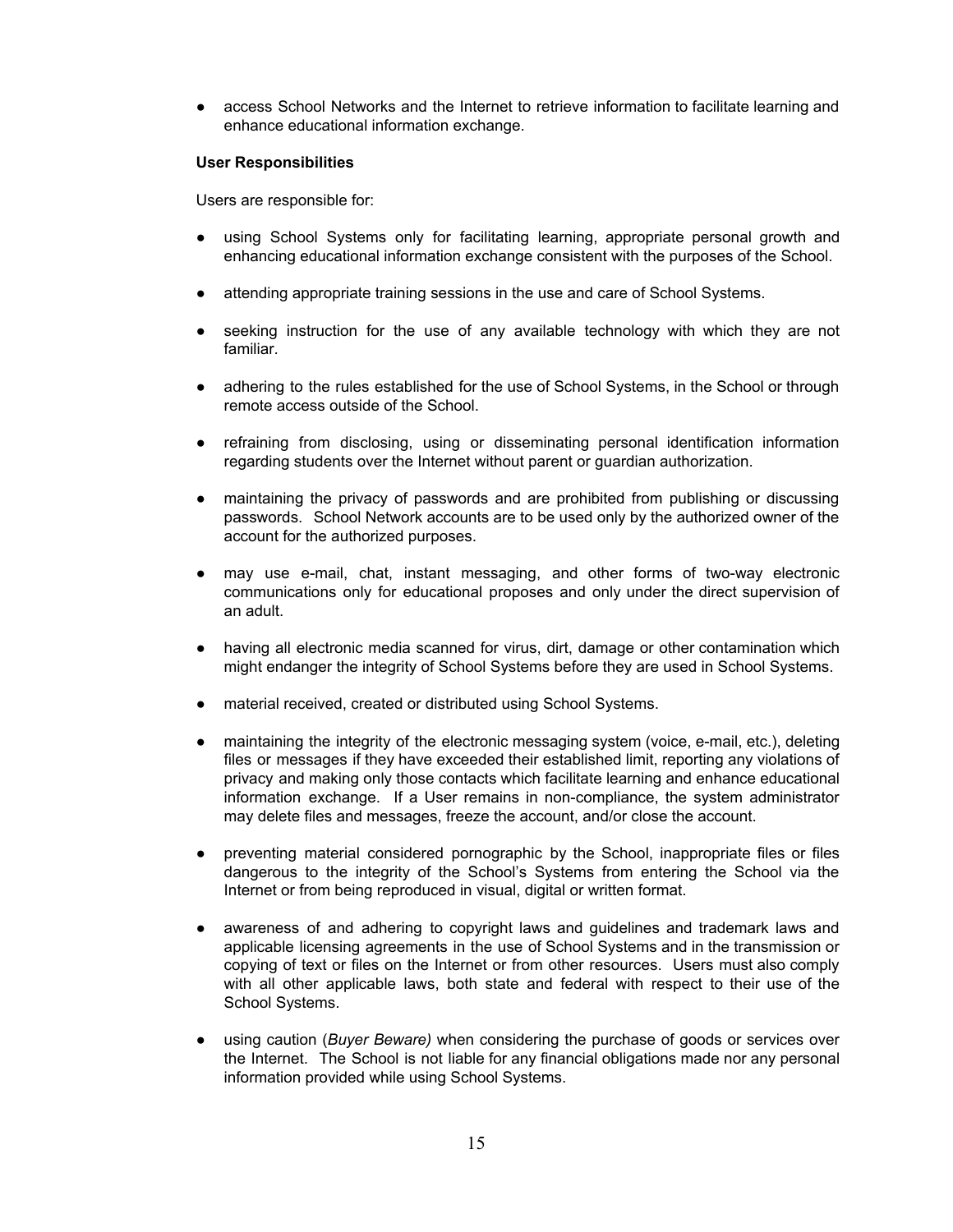- financial restitution for unauthorized costs incurred or damages or repair necessitated by inappropriate use or access.
- any damages to, or incurred on, User Equipment. Users accessing School Systems on User Equipment *do so at their own risk*.
- abiding by the rules set forth in this Policy, general School rules, and additional rules as may be established by the School. Local School Committee policies, staff manuals, departmental procedures, and the student handbooks may include such rules.

#### **Users are prohibited from:**

- using the technology for a "for-profit" business, for product advertisement or political lobbying.
- the malicious use of technology to disrupt the uses of technology by others, to harass or discriminate against others and to infiltrate unauthorized computer systems.

● using School Systems to draft, send, or receive inappropriate communications and material including but not limited to, items which are pornographic, obscene, profane, vulgar, harassing, threatening, defamatory, or otherwise prohibited by law.

● participating in hate mail, harassment, discriminatory remarks and other antisocial behaviors on the network.

● vandalizing School Systems or any other information technologies (the School's or any others). Vandalism is defined as any attempt to harm, destroy, or disrupt or hack the operation of the School's Systems. Vandalism includes, but is not limited to, the creation or intentional receipt or transmission of computer viruses.

#### **Declaration**

- The School has developed this Policy for all Users and it applies to all School Systems, User Equipment, School Confidential Information and School Electronic Information. Access and use of School Systems is a privilege for each User.
- I have read, understand and will abide by this Policy. I agree to sign and return the Student Telecommunication Use Agreement and abide by this Policy and all other rules, regulations, policies and/or procedures related to School Systems. I understand that should I commit any violation, my privileges and/or account may be revoked, and that disciplinary action and/or appropriate legal action may be taken.
- I understand and acknowledge that I might locate material that could be considered offensive or controversial, that parents of minors should be aware of the existence of such materials and monitor home usage of School Systems, and that students knowingly bringing or downloading such material into School environment will be dealt with according to the discipline policies of the School.
- In consideration for the privilege of using the School Systems and in consideration for having access to the information contained or accessed on it, I hereby release the School and its operators and sponsors, its faculty and staff and all organizations, groups and institutions with which the School is affiliated for any and all claims of any nature arising from my use, my child's use or inability to use, the School Systems.

#### **ACADEMICS**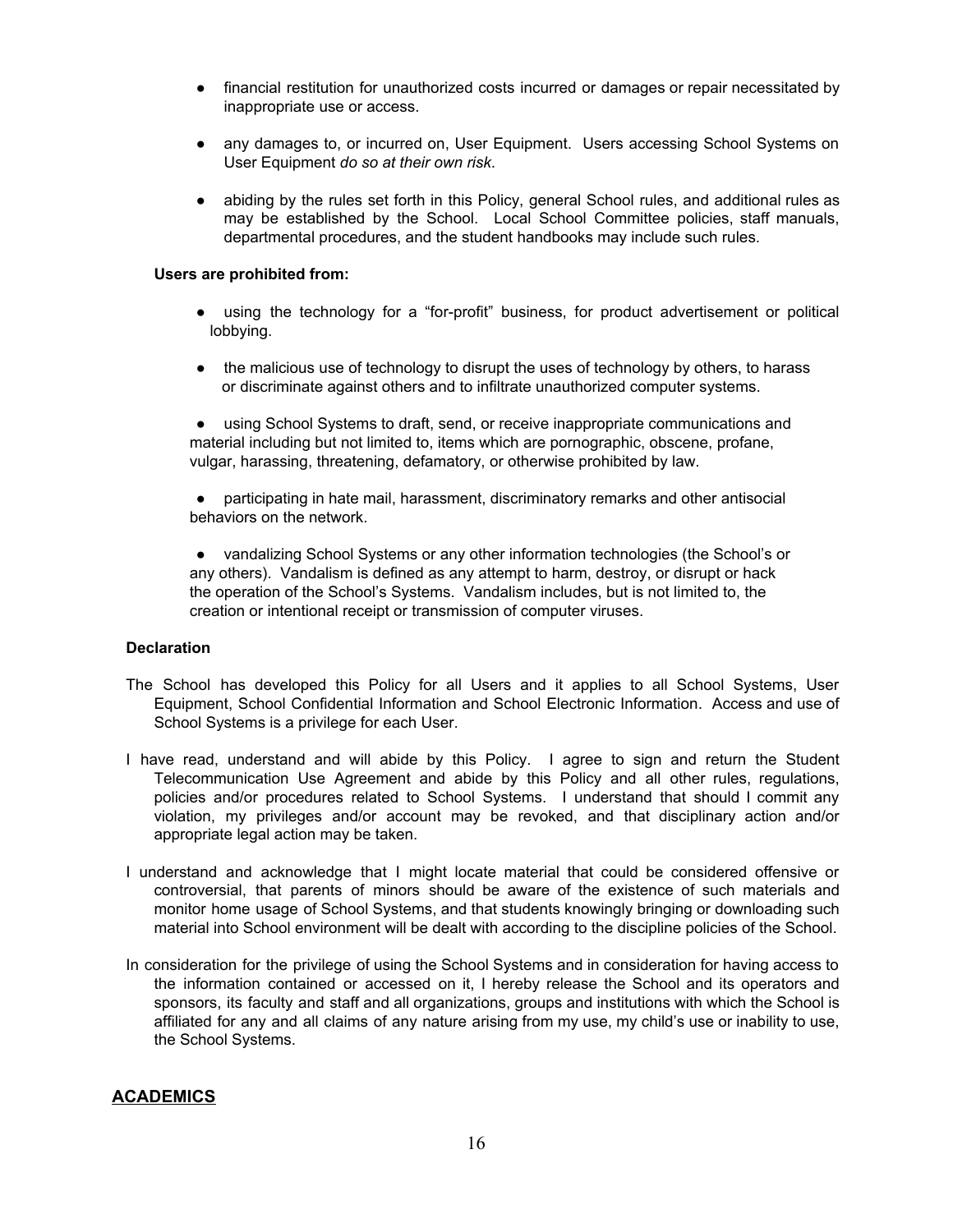# **Curriculum:**

The curriculum of St. Augustine School incorporates Catholic values at all levels and in all subject areas. It provides for individual differences among students and reflects the fundamental principles of student growth and development. The curriculum is in accord with Archdiocesan guidelines.

# **Faith Formation:**

The fundamental goal of St. Augustine faith formation is to share and foster community, proclaim the mysteries of faith, lead to worship, and motivate service. As St. Augustine is a Catholic school, religious education classes, liturgies, prayer services, etc., are a regular part of the daily school program. No child, regardless of religious affiliation, is excused from participation. Students in grades K - 8 participate in the celebration of the liturgy once a week. All-school liturgies and prayer services are also celebrated at various times throughout the year (including Holy Days).

### **Academic Subjects:**

### **Kindergarten – Grade 8**

Mathematics Science Reading **Art** Handwriting Music Spelling Spanish

Religion **Social Studies** Phonics (K-3) Physical Education English Technology/Library

# **Special Education:**

St. Augustine School maintains a Special Education Program for the benefit of its students. Special Education Services are provided in conjunction with Richmond Community Schools. Evaluation and testing are available upon request and need. A child may be referred by his/her teacher or parent and must meet eligibility requirements as set by the State of Michigan. Further information can be obtained by contacting the principal.

#### **Reporting System:**

Evaluating and reporting on a student's progress are done in many ways. Demonstration, observation, pen and paper tests, projects, portfolios are just a few of the means of assessment available to the teacher. Reporting on student progress will occur frequently throughout the year via Friday folders, conferences, progress reports, and report cards. Parents can request an account in TeacherEase. This allows them 24-hour access to their student's grades.

#### **Report Cards:**

Report cards are distributed to students in Grades K - 8 on a quarterly basis.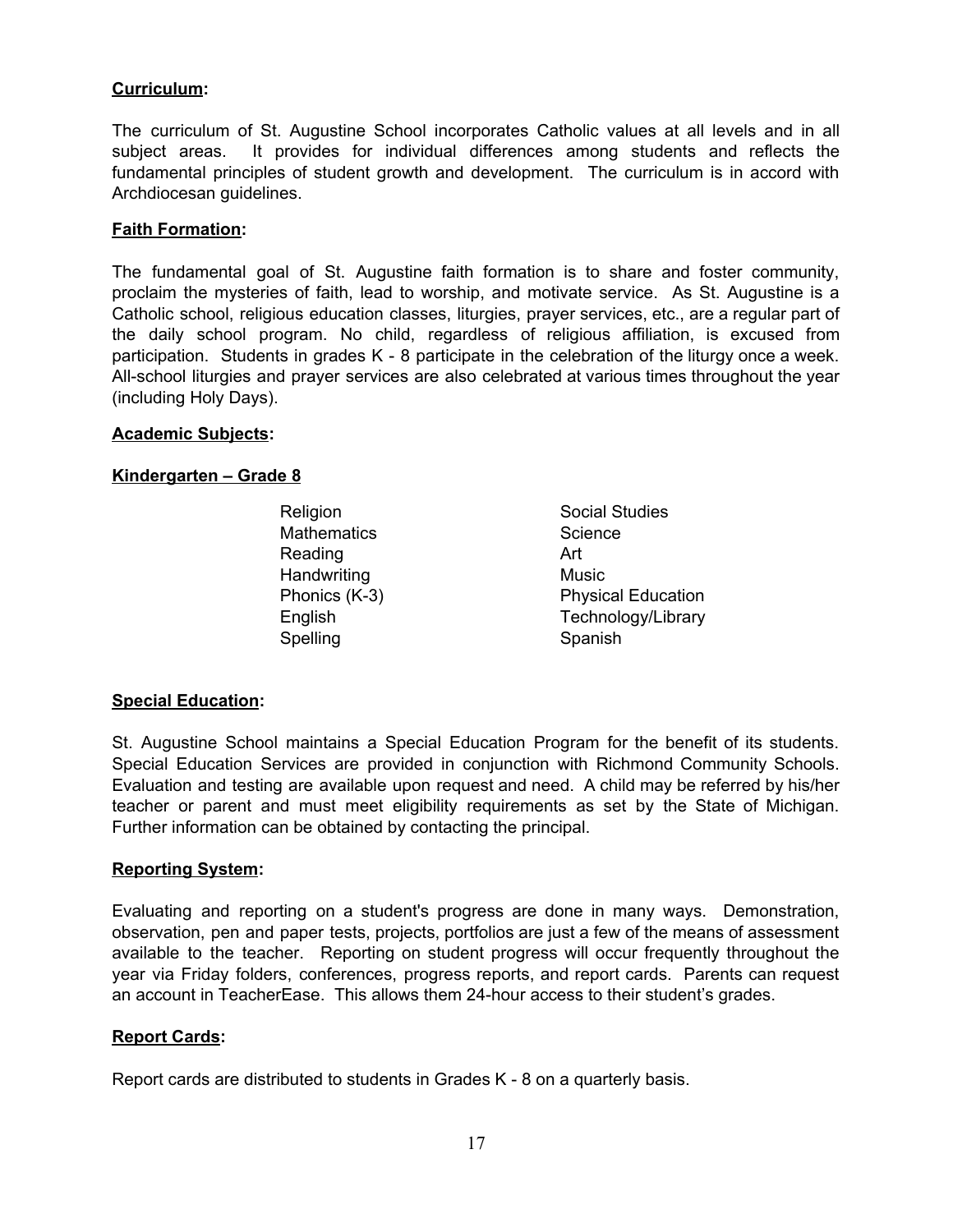# **Grading Code:**

The formal grading codes are as follows:

# **Grades K thru 2:**

| -S  | $=$ | Satisfactory                       |
|-----|-----|------------------------------------|
| P   | $=$ | Progressing                        |
| N   | =   | Needs Time                         |
| N/A | $=$ | Standard Not Assessed At This Time |

### **Grades 3 - 8:**

| A    | $=$ | 100-95    |           | $\equiv$ | 79-75        |
|------|-----|-----------|-----------|----------|--------------|
| А-   | =   | 94-93     | <b>C-</b> | $=$      | 74-70        |
| B+   | =   | $92 - 91$ | D+        | $=$      | 69-67        |
| В    | $=$ | 90-87     | D         | $=$      | 66-63        |
| в-   | =   | 86-85     | D-        | $=$      | 62-60        |
| $C+$ | =   | 84-80     | U         | =        | 59 and below |

A "4" in Citizenship (Needs Improvement) affects the student's participation in extra-curricular activities.

A "U" (Unsatisfactory) is an automatic suspension from participation in extra-curricular activities including sports unless otherwise stipulated. Honors recognition is also denied should a student receive a "U" on his/her report card.

#### **Honors Awards:**

Honors recognition is given to students in grades 5 - 8 each quarter.

| <b>Principal's List:</b> | 95% or higher in each subject and satisfactory conduct and<br>effort in all subjects. 5 <sup>th</sup> grade students who earn Principal's<br>list for two quarters are invited to the Principal's lunch. $6th-8th$<br>grade students who earn Principal's List for the first three<br>quarters of the school year are invited to the Principal's lunch. |
|--------------------------|---------------------------------------------------------------------------------------------------------------------------------------------------------------------------------------------------------------------------------------------------------------------------------------------------------------------------------------------------------|
| <b>Ligh Llonore</b>      | 03% overall average or higher in all subjects and satisfactory                                                                                                                                                                                                                                                                                          |

- **High Honors:** 93% overall average or higher in all subjects and satisfactory conduct and effort in all subjects
- **Honors:** 90% overall average or above in all subjects with satisfactory conduct and effort in all subjects
- **Effort:** Given to students who do not qualify for the above honors but demonstrate outstanding and continued effort

# **Parent/Teacher Conferences:**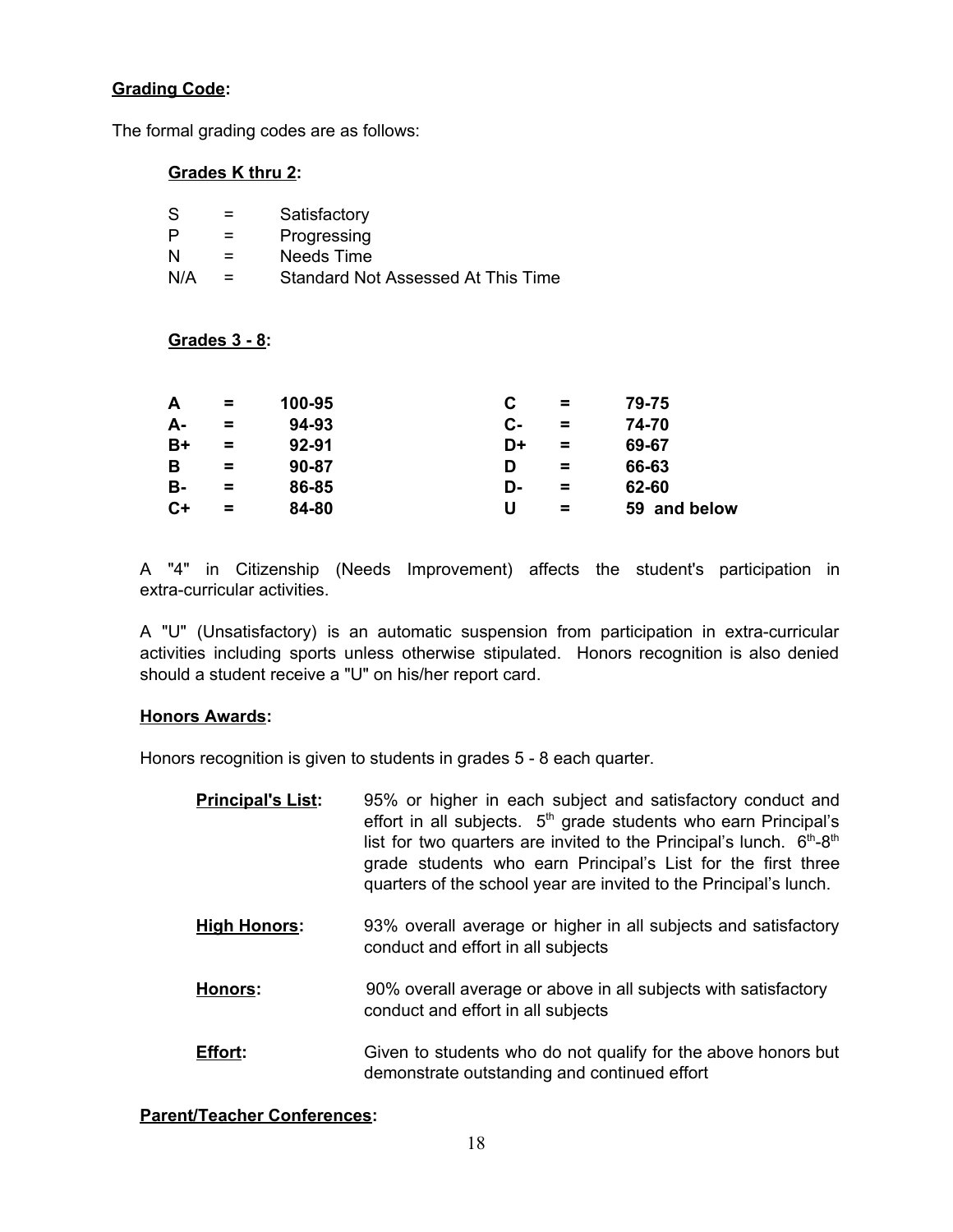Formal parent teacher conferences are held once a year, after the first quarter. Parents are encouraged to contact their child(ren)'s teacher(s) whenever they feel a conference is needed. Conferences may be requested via a written note to the teacher or by a phone call to the office.

# **Homework:**

Appropriate amounts of homework are given to students at each grade level. A *general* guide for daily homework time is as follows:

| Grade | <b>Time</b>    |
|-------|----------------|
| Κ     | 10-15 minutes  |
| 1     | 20 minutes     |
| 2     | 30 minutes     |
| 3     | 30-45 minutes  |
| 4     | 45-60 minutes  |
| 5     | 60 minutes     |
| 6     | 60-90 minutes  |
| 7     | 90-100 minutes |
| R     | 90-120 minutes |
|       |                |

Questions or concerns about homework should be addressed to the child's teacher.

Students who are unable to attend school because of illness are encouraged to rest and concentrate on regaining good health. While they will be required to make up missed assignments, they will be given adequate time to do so. The number of days absent determines the number of days allowed for make up (i.e. one day for make-up per day absent, not to exceed one week). Extended illnesses will be handled on an individual basis.

Assignments may be requested after the second day of an absence. Requests for homework should be made no later than 10:00 A.M. the day the work is needed. Homework will be ready by the end of the school day.

The time a student spends with a teacher during instructional hours is very valuable. Absences and missed class time hinder the academic progress of the students. Vacations and trips during the year are thus detrimental to a student's academic learning and are discouraged. Homework will not be given to students prior to a vacation.

# **Exams:**

Exams will be administered to students in grades 7 and 8 at the end of each semester in January and May.

# **Standardized Testing:**

St. Augustine participates in the Archdiocesan standardized testing program. The standardized test is administered to students in grades K through 8 in the beginning, middle and end of the year.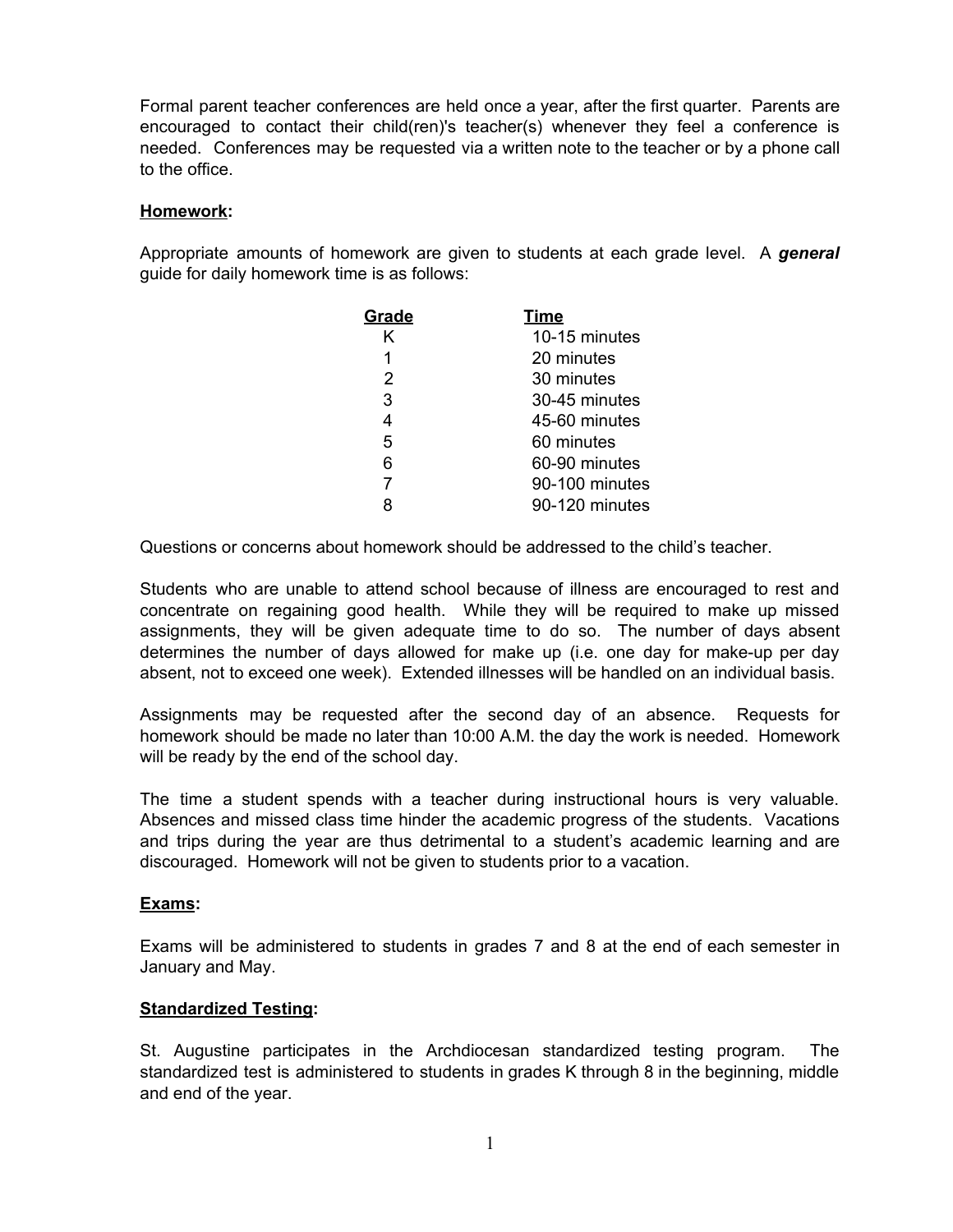All students in grade 8 are encouraged to take the High School Placement Test in November which is administered at area Catholic schools.

Parents are informed of the results of these tests.

# **Field Trips:** (6002)

Field Trips that help students achieve educational objectives are encouraged. In order to participate in a field trip, students must have the written permission of their parents or guardians. Parents are to assume the costs of the field trips.

When school bus transportation is not available and private vehicles are used, qualified volunteer drivers must be over 21 years of age. They must also have the coverage as determined by Michigan Catholic Conference. Minimum coverage is \$500,000 combined single limit (CSL) coverage and \$250,000 per person and \$500,000 per occurrence. The Michigan Catholic Conference Risk Management Committee has agreed to accept \$250,000 per person and \$500,000 per occurrence, as opposed to the \$500,000 combined single limit. Parents may drive their own child on a field trip, regardless of their coverage, but no other student may accompany them if the minimum coverage is not met.

All chaperones must have taken the "Protecting All God's Children" workshop and undergone a criminal background check.

It will be the responsibility of the classroom teacher to assign the students to the cars and chaperones. Siblings of the students attending a field trip are not permitted to attend the field trip.

# **RETENTION**

The following guidelines have been established when retention is being considered for a student:

- 1. The teacher will make contact with the parents at the beginning of the third quarter. At this time, the possibility of retention and other possible options will be discussed.
- 2. Review of the student's progress will again be made midway through the third quarter by the teacher and principal.
- 3. If progress continues to be unsatisfactory, formal notification, in writing, is given to the parents. This will be followed by a meeting between the parents, teacher(s), and the principal (if necessary).
- 4. A formal review will again be made by the teacher(s) and principal by April 15.
- 5. A final meeting will be held by the end of April to determine whether retention is in the best interest of the student.
- 6. Parents shall have the right to appeal any retention decision to the principal after the April meeting date, but no later than May 15th of the current school year.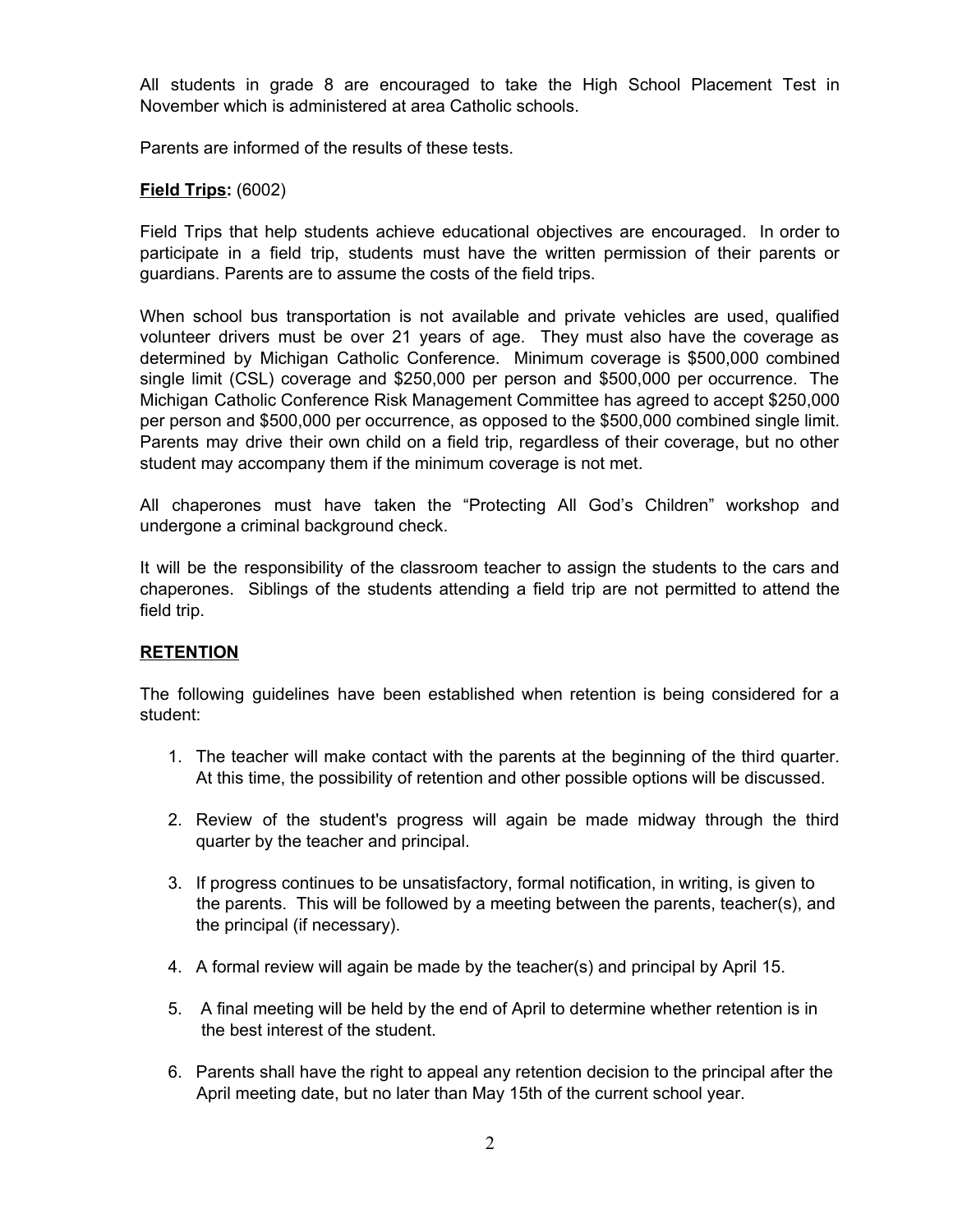A grade of "D" or lower in any academic subject area may prompt a teacher to recommend summer classes or tutoring in that subject.

Grades of "U" or its equivalent in Reading or Math require summer school or tutoring by a certified teacher.

Students who receive a grade of "U" in any two major academic areas may be subject to retention.

# **ATHLETICS**

St. Augustine School offers the following team sports:

| <b>Cross Country</b> | Grades 4 - 8 |
|----------------------|--------------|
| Basketball:          | Grades 5 - 8 |
| Volleyball:          | Grades 6 - 8 |
| Cheerleading:        | Grades 4 - 8 |
| Track                | Grades 4 - 8 |
| <b>Archery Club</b>  | Grades 5 - 8 |

# **Priorities:**

Three (3) priorities have been established in athletics and will be adhered to:

- 1. to participate, have fun, and to benefit from the experience of hard work, success and failure, sharing common goals, competition, and companionship
- 2. to develop physical, mental, and emotional strength, endurance, alertness, and other skills
- 3. to learn how to win and how to lose in the spirit of good Christian sportsmanship

St. Augustine School is a member of the CYO Blue Water Parochial Athletic League.

In view of the large numbers of children participating in athletics and in view of the fact that all children should have the opportunity to play and participate, the following rules are enacted:

- Team size may *not* be limited in order to allow all students the opportunity to participate.
- Playing time, at the varsity level, by each player will be under the discretion of the coach. The coach will, however, strive to play all players in each game.

The ultimate goal of our athletic program is to develop good sportsmanship in both the participants and the observers. At all sporting events, spectators and players are expected to show support for their team, and sportsmanship and courtesy toward opponents. Booing and heckling are prohibited. Persons who cannot support St. Augustine teams without resorting to such tactics will be asked to not attend or participate in any future athletic events.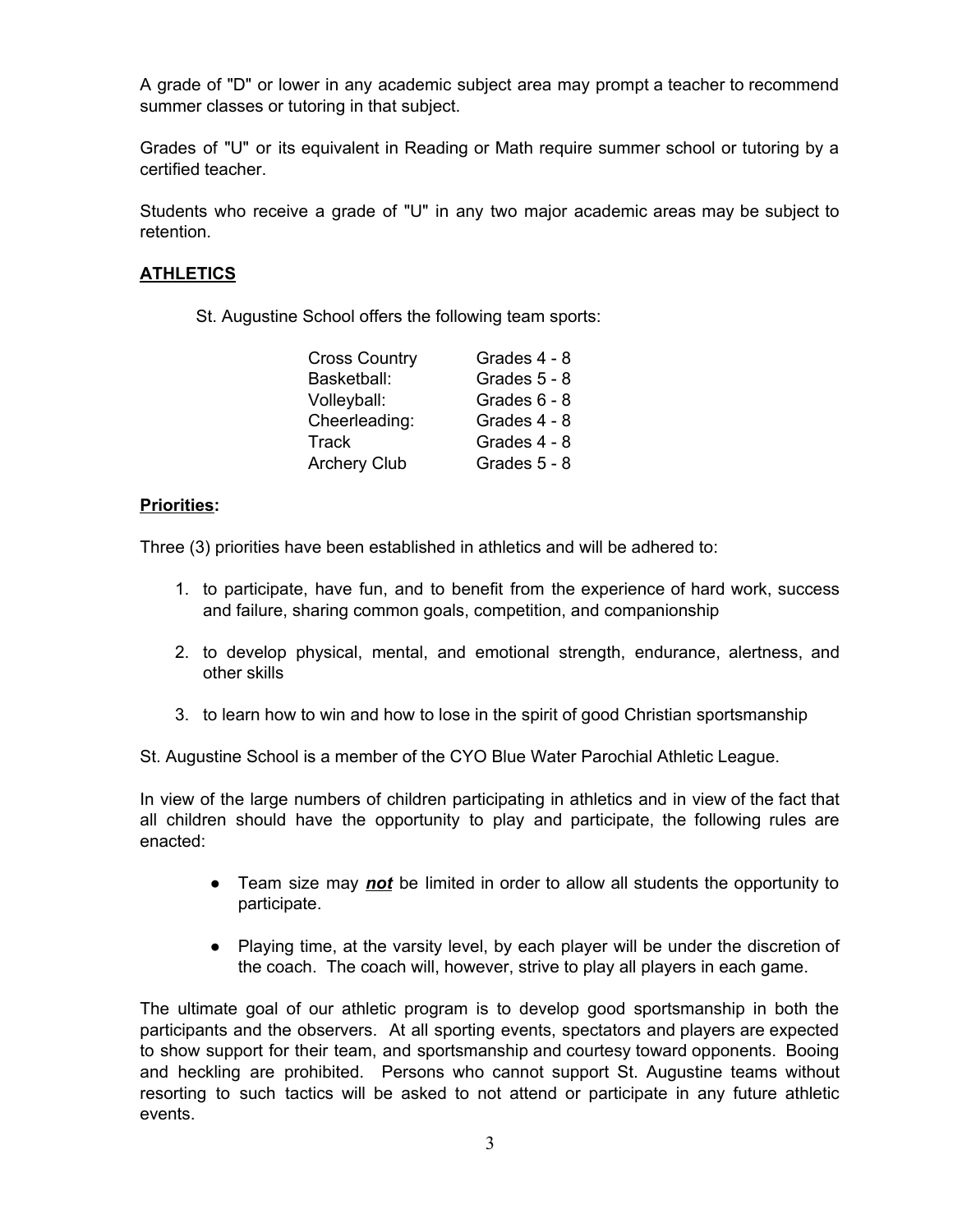# **Student Participation Policy:**

Students wishing to participate in a school-sponsored team sport **must have a physical before practices begin**. This is the responsibility of the parent. Forms for the physicals may be obtained in the school office.

Students delinquent in school work, or showing signs that participation in school athletics is interfering with academic achievement, will not be allowed to continue to participate.

Each week an eligibility list will be distributed to, and marked by, the teachers. A student becomes ineligible if his/her grade in any subject falls below a "C" average due to missed assignments or a lack of participation. A student who is academically ineligible may not attend the games for which s/he is ineligible. The student remains ineligible until improvement is made or until the principal re-instates the student's eligibility. The student also may not attend practice while ineligible unless permission is granted by the principal.

If any team member does not demonstrate proper behavior in class, school, or at any game, he or she may also be declared "ineligible" by the teacher or principal for a minimum of one game. If a student is absent from school the day of a game or practice, s/he may not participate in the game or practice. If a student is suspended from school (including in-house suspension), s/he may not attend practice or participate in a game during the suspension. A student may not "dress" for any games for which s/he is ineligible.

# **Parent Involvement:**

A pay to play fees is required for participation in each team sport. Each school family who has a son or daughter participating in the athletic programs of the school is asked to donate their time and talent to the St. Augustine Athletic Association. Besides volunteering to help at the games, parents/guardians are asked to assist in the preparation and serving of the annual fish fries held during Lent. Student athletes (4-8) are also required to work at the fish fries.

# **ATTENDANCE** (5003)

In order to accomplish the educational objectives at each grade level, students must attend classes regularly. It is important for the parent/guardian, with assistance from the school, to aid the student in developing desirable habits of attendance and punctuality. By law, the parent(s) or guardian(s) is responsible to see that any child in his/her charge, ages 6 to 18, is in continuous and consecutive attendance in school.

# **School Day:**

The school day begins at 7:45 A.M. and ends at 3:00 P.M. Students should not arrive on school grounds before 7:25 A.M., since there is no supervision before that time.

# **Drop Off and Pick Up:**

Drivers taking their children to and/or from school are asked to follow the procedures specified by the school administration.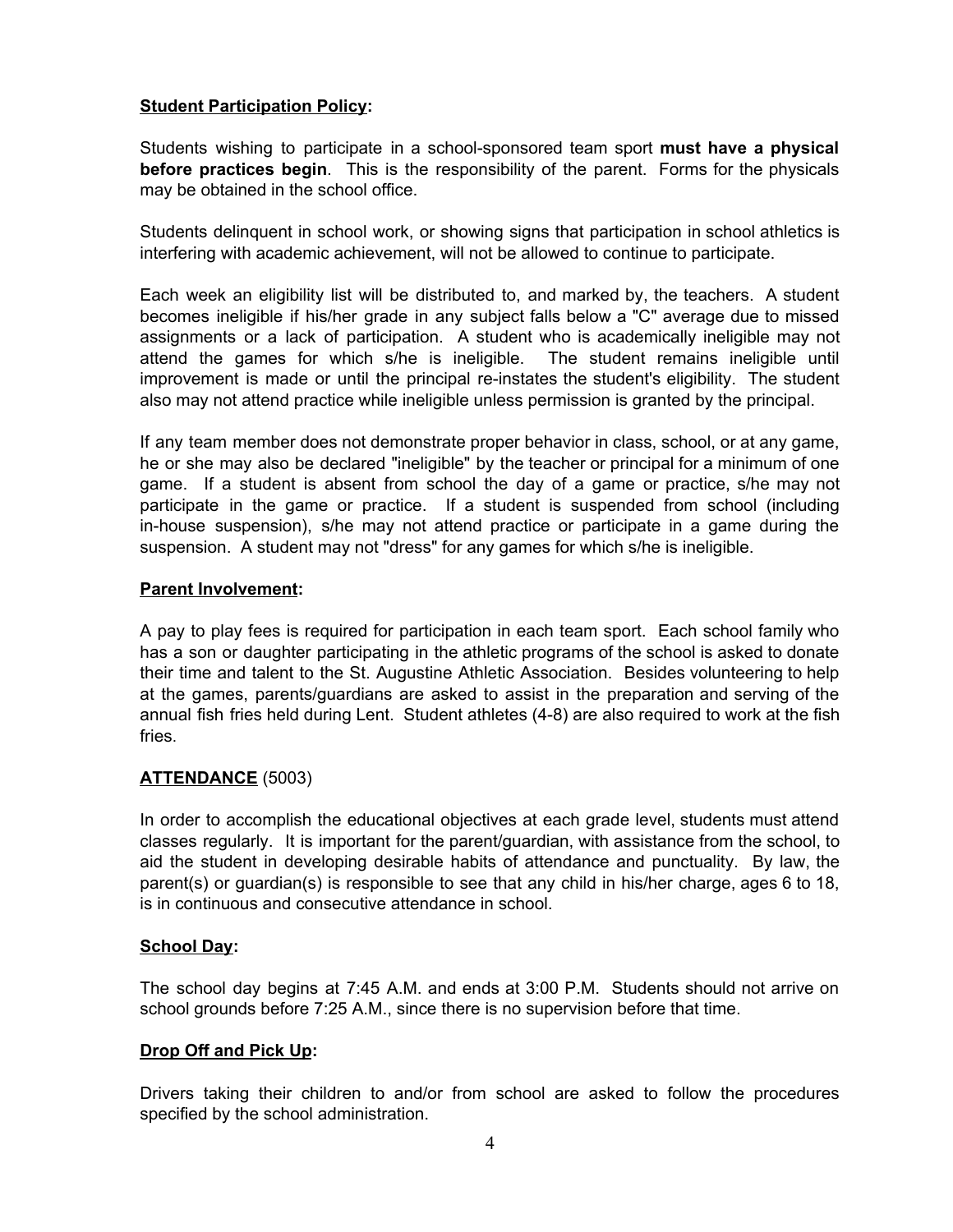# **Absences:**

When a child is absent due to illness or other reason, the parent or guardian should contact the office at 586.727.9365 by 8:15 A.M. The school office, in order to determine the child's whereabouts, will contact parents who have not called by that time. Extended absences should be verified by a doctor's note upon the child's return to school.

### **Unexcused Absences:**

All absences affect the academic performance of the student since there is no way to completely make up for the interaction that occurs in a classroom situation. For this reason, parents are asked to make every effort to coordinate family vacations with the school's vacation periods.

Parents/guardians are also asked, to the best of their ability, to schedule doctor and dentist appointments outside of school hours.

# **Truancy:** (5017)

If a pupil is absent without cause, or if the school has reason to suspect the validity of an excuse, the administrator shall investigate the situation and apply appropriate remedies. In case of apparent truancy, contact is first made with the parent or guardian. If efforts to have the child return to school on a regular basis fail, the case shall be referred to the attendance office of Macomb County.

#### **Tardiness:**

Students are expected to arrive on time for school. Tardiness interferes with a pupil's progress and is also an injustice to the other children of the class who are disrupted by the tardy member. A student is considered "tardy" if s/he arrives after 7:51 in the morning. Students who are tardy are to report to the office for a late slip before going to class. When frequent tardiness occurs, the teacher and/or administrator will confer with the parent or guardian. Extreme tardiness will be treated as truancy.

# **Early Dismissal:**

Parents/Guardians are asked to schedule all appointments outside of school hours. If it is necessary to pick up a child earlier than the regular dismissal time for a scheduled appointment, a written request or phone call should be made to the office. The student is then dismissed from the school office, where the parent or guardian must sign the student out. Parents/Guardians are asked to refrain from signing their children out early unless there is a good reason to do so. Repeated calls to classrooms asking for students to be dismissed are a disruption to the learning process.

#### **HEALTH INFORMATION** (5010) (5005)

It is the responsibility of the parent or guardian to inform the administrator and appropriate teacher(s) if a student is subject to any medical condition that may merit regular or periodic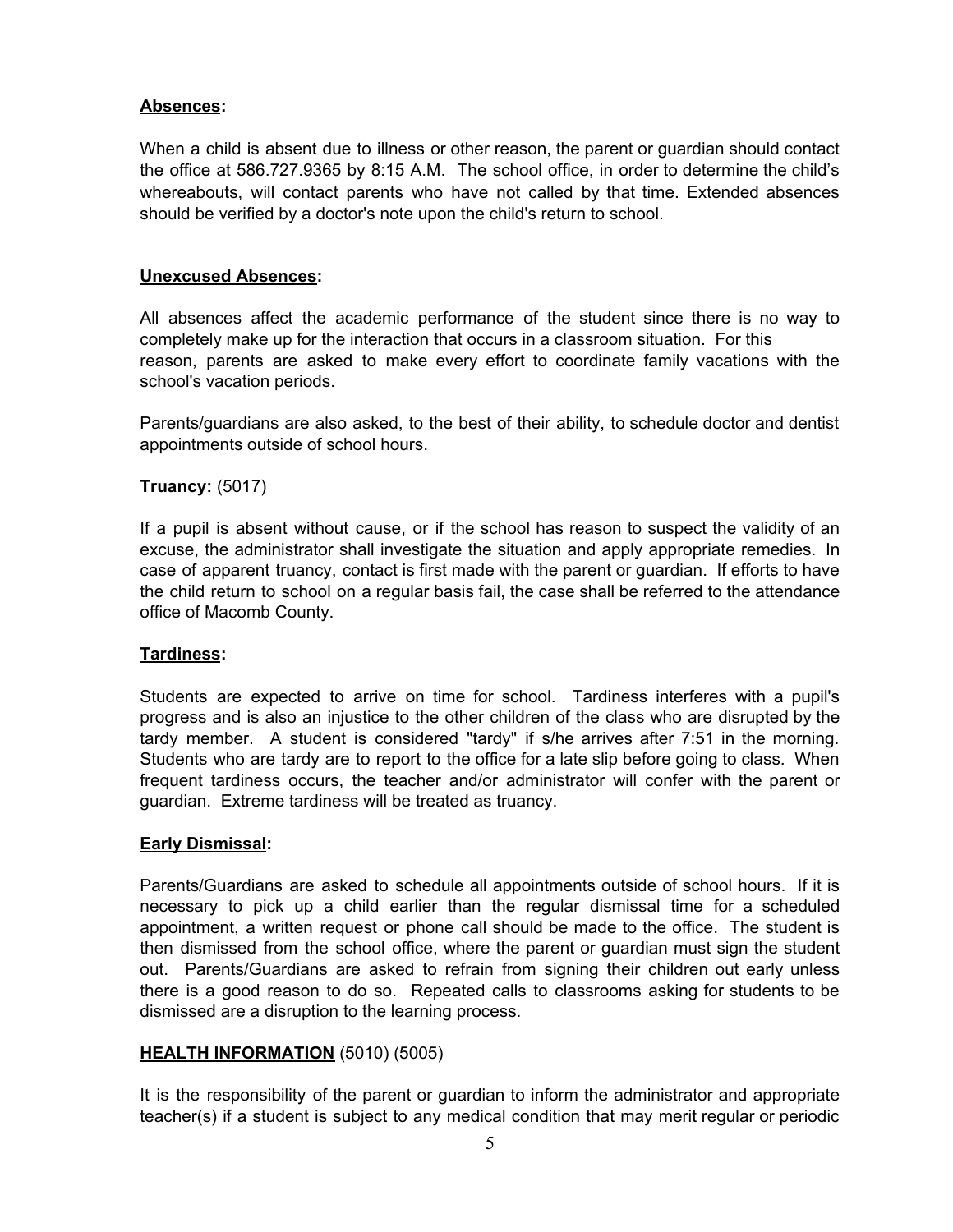attention while at school. This would include, but is not limited to, such conditions as allergies, asthma, epilepsy, vision or hearing problems, hypoglycemia, diabetes, etc. The school will comply with all state and local law and health department regulations regarding communicable diseases. The recommendations of the local health department will be followed and shall include reporting to appropriate agencies.

# **Acquired Immunodeficiency Syndrome (HIV/AIDS):** (5001)

Members of the school faith community suffering with all serious communicable disease or blood borne pathogens including HIV/AIDS shall be treated with dignity and compassion. Continued functioning within the school community shall be dependent upon best available information from treating physicians or local health departments.

# **Medication:** (5010)

School personnel may not dispense or administer any medication to students without both parent permission and physician instructions. If prescription or non-prescription medicine must be taken during school hours, the principal or designee will supervise the taking of the medicine by the student. If a student must take medicine during school hours, a signed permission/release form from the parent(s) or guardian(s) must be on file. A signed physician's order (pharmacy prescription) indicating the drug name, dose, time and method of administration-duration must also be on file. All medicine should be clearly labeled with the student's name on the container. In accordance with Public Act 10, students are allowed to possess and use metered dose asthma inhalers provided a written and signed approval from the physician and parents is received by the principal. In addition, the school should be provided with a written emergency plan prepared by a licensed physician for its use. EPI pen procedures should also be clearly explained by a physician in written form and kept on file in the school office.

# **Student Illness:**

It is important that children with colds, sore throats, coughs, or any contagious illness remain at home when they are ill. Attending classes when sick endangers not only the health of the child who is ill, but also that of others in the class. If a child becomes ill during the school day, or is suspected of having a communicable disease, parents or their designees will be contacted and arrangements made for the child to leave the school. Students are released only after the parent or designee has signed him/her out. **Students returning to school after an illness must be fever free without medication for 24 hours.**

#### **Health Services:**

A Macomb County public health nurse is available to oversee immunization records and other health issues that might arise.

# **Vision/Hearing Screening:**

Students are tested by Macomb County for hearing and vision difficulties on a rotational basis. The schedule is as follows:

**Vision:** Preschool, grades 1, 3, 5, 7, and any referrals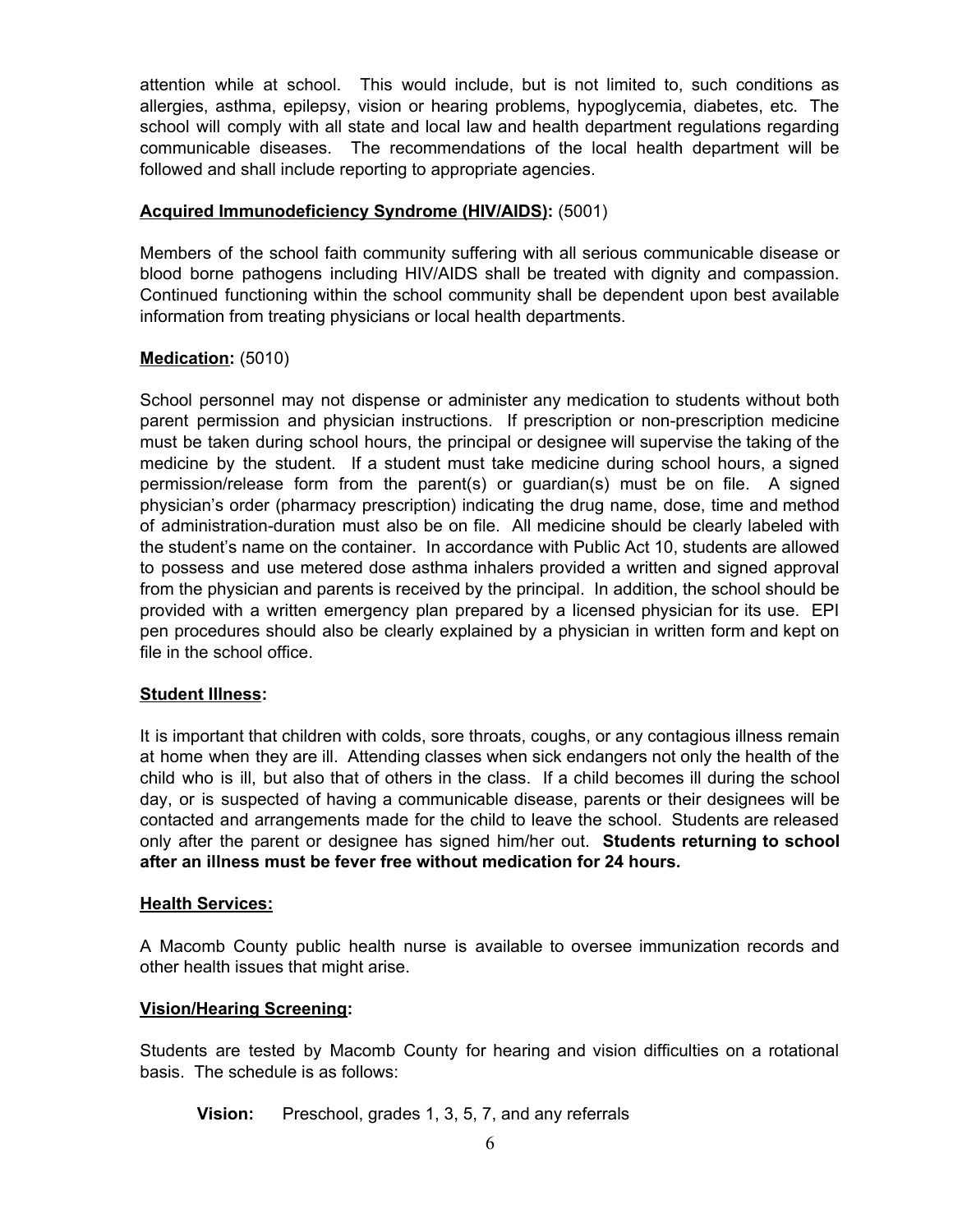# **EMERGENCY PROCEDURES**

#### **Emergency Cards:**

Emergency cards are given to each family for completion upon enrollment in St. Augustine. These forms contain important information regarding the student and parent/guardian and are used when it becomes necessary to contact a parent/guardian should an emergency situation arise during the school day. *Please be sure that these forms are kept current and accurate*. Phone numbers must be included.

### **Medical Emergencies:**

Except for first aid, no treatment of injuries is permitted in the school. First aid is the immediate help given by the best qualified person on hand in case of an accident or sudden illness. When notified of a serious emergency, the principal or designee will assess the situation to determine whether 911 should be called. Parents or their designee will be notified immediately. If the school is unable to contact either the parent or designee, the family physician will be contacted.

### **Emergency School Closings:**

When weather conditions are poor, check the major television stations for the listing of school closings. When *"St. Augustine Catholic School"* is listed, St. Augustine will not be in session. Notification will also be provided through Remind and Facebook. Closings and/or delayed start will take place at the administrator's discretion. *Please do not call school or parish offices during a weather emergency.* If a rare occasion should arise when an emergency warrants canceling classes after school has begun, parents or individuals designated on the emergency forms would be notified.

#### **Crisis Plan:**

The school, in conjunction with the school advisory committee, has developed a crisis plan, which covers several emergency situations which could arise. This plan is reviewed yearly by the staff and School Committee and updated as needed.

#### **Tornado Emergency Procedures:**

Considerable thought and study have been put into the problem of proper protection of school children in case of a tornado.

**Tornado Watch:** The Weather Bureau has determined that conditions are or will be right for a tornado, but none has developed.

**Tornado Warning:** A tornado has developed in the area and has been sighted.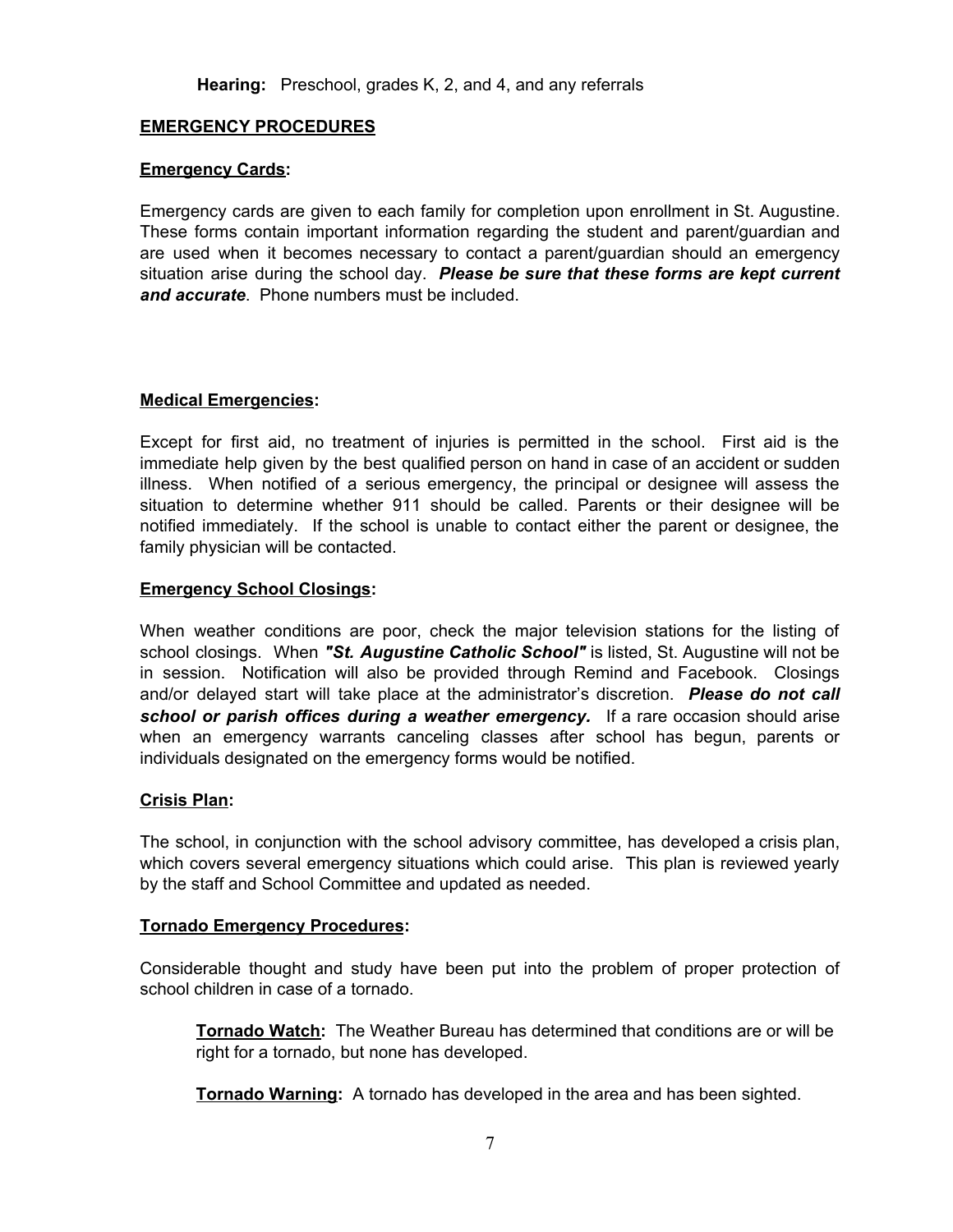If a **TORNADO WATCH** occurs during the school day, the children will remain in school and be dismissed at the regular dismissal time. In the event of a **TORNADO WARNING**, children will be given the best possible protection at school until the warning period has passed. Please limit your travel. Do not pick up your son or daughter from school as they are safest in the school building. Because we are concerned with the safety of your child, under no circumstances can we release a child during a tornado warning. It is exceedingly important that school telephone lines be clear for proper communication during tornado conditions. Please do not telephone the school when tornado conditions develop.

# **Emergency Drills:**

Emergency drills are conducted regularly to ensure the safety of the students if evacuation of the classrooms or building should ever become necessary.

### **VISITORS**

Visitors should enter the building at the main entrance and check in at the school office. In the interest of both the safety of our students and their education, visitors should have a specific school-related reason for being at school. Classes should not be delayed or interrupted because of a parent/teacher conference, bringing forgotten homework or lunches to a child, etc. Forgotten items may be left in the office. The office staff will see to it that the child gets the item. **All visitors, including parents, must sign in and sign out of the building and wear proper identification while they are in the building.**

#### **SCHOOL ORGANIZATIONS**

#### **School Advisory Committee:** (8001)

The St. Augustine Catholic School Advisory Committee, as an advisory committee, seeks to be an avenue of communication among parents, students, and administration. It will counsel, confer with, and support the pastor and school administrator and consistently foster the positive response that will help promote the excellence in education we are all striving for. It will endeavor to develop and define policies, which govern the operation of the school subject to such regulations that might proceed from the Archdiocesan School Office. The Committee reports to the St. Augustine Parish Council. The board consists of nine elected members, the pastor, and principal who meet monthly during the school year to discuss school-related matters including:

- 1. long and short range planning;
- 2. relating with and receiving reports from standing and ad-hoc committees;
- 3. consulting on budget and tuition issues;
- 4. assisting with development, marketing and public relations;
- 5. recommending policy, and
- 6. evaluating the work of the School Committee.

Members serve three-year terms with a maximum of two consecutive terms allowed. Elections are held each fall and nominations are encouraged from all interested school parents.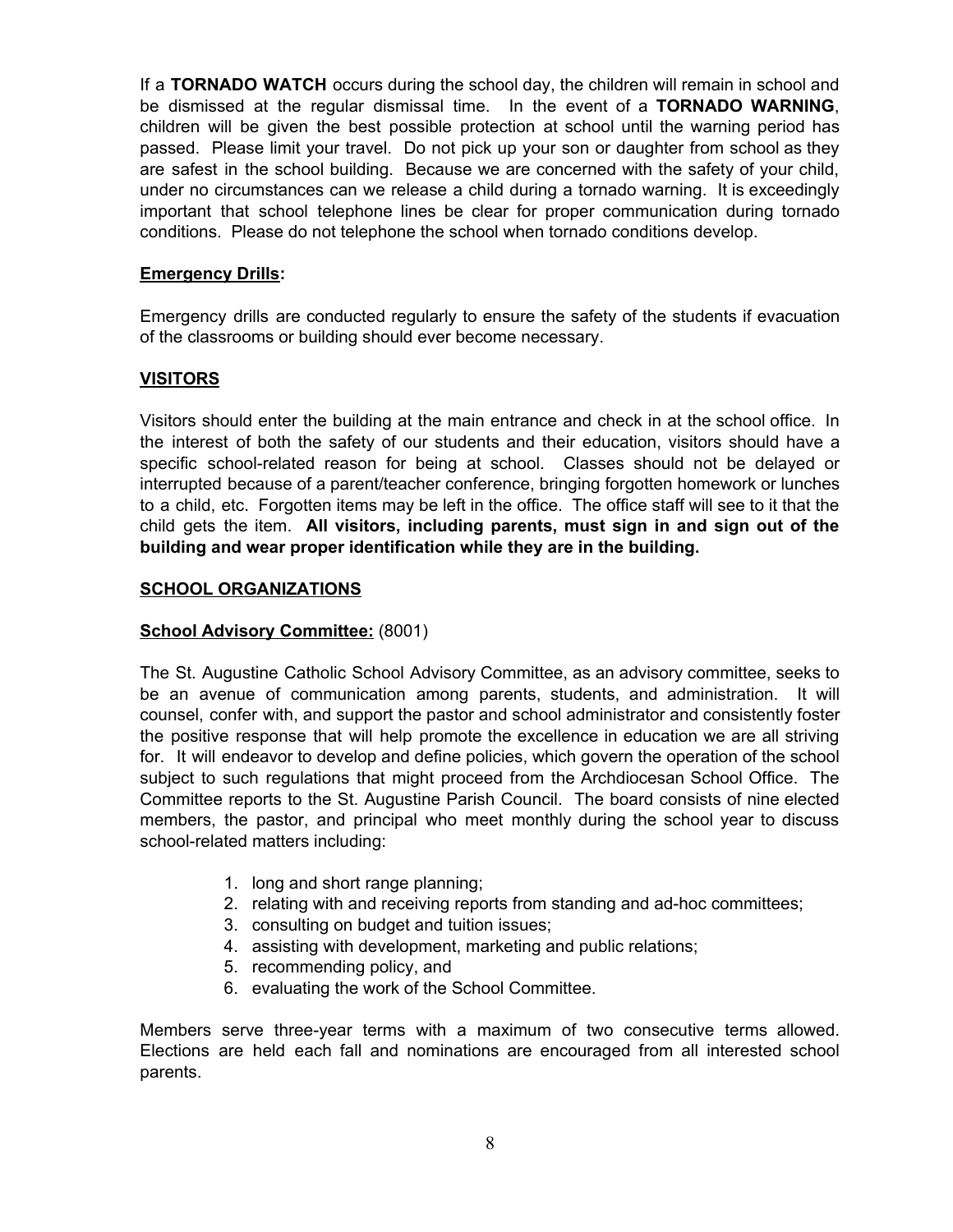# **Parent/Teacher Club:**

The PTC is an organization composed of all parents and teachers currently involved with the school. Membership is based on enrollment and no fees are required.

The PTC objectives are:

- 1. to lend support, both moral and financial to the students and staff
- 2. to promote good relations, based on good communication and cooperation between staff, administration, and parents
- 3. to further the goals of St. Augustine by aiding teachers and the administrator with school activities and projects
- 4. to serve as an open forum for discussing school-related ideas and suggestions

Elections are held in the spring of the year. The St. Augustine Parent/Teacher Club can only be as productive as the parents who lend their support.

### **Athletic Association:**

This organization represents all the parents whose children are involved in athletic endeavors at the school. All parents are asked to participate in this organization in a variety of ways because the school relies on the monies raised by this group to run its athletic program.

The major goal of the Athletic Association is to outfit and support financially all of the sports students participate in during the school year. This includes basketball, cheerleading, and other physical fitness competitions.

The major source of funds for this Association are the fish fries which are held at various times throughout the year.

A fee is charged for each student who participates in a sport. Hold checks are returned or shredded at the end of the school year to those whose families have met their commitment to the Association.

# **Accountability of School Organizations:**

All adult groups, organizations, societies, clubs and committees within the school committee related directly, or indirectly, are accountable to the St. Augustine Catholic School Advisory Committee, because it serves as the coordinating and unifying body of the school. The School Advisory Committee's concern is always for the welfare of the school as a whole, and for unifying the work of the school organizations. It is at the organizational level that the practical working out of the Advisory Committee's decisions takes place.

Therefore, each organization is required to send a representative as a non-voting member to all monthly open meetings to present their minutes, explain any activities or decisions, and to report back to their organization the activities of the School Advisory Committee. If a representative is unable to attend, a written report must be presented to the principal, or to the School Advisory Committee's president at least five days prior to each monthly School Advisory Committee meeting.